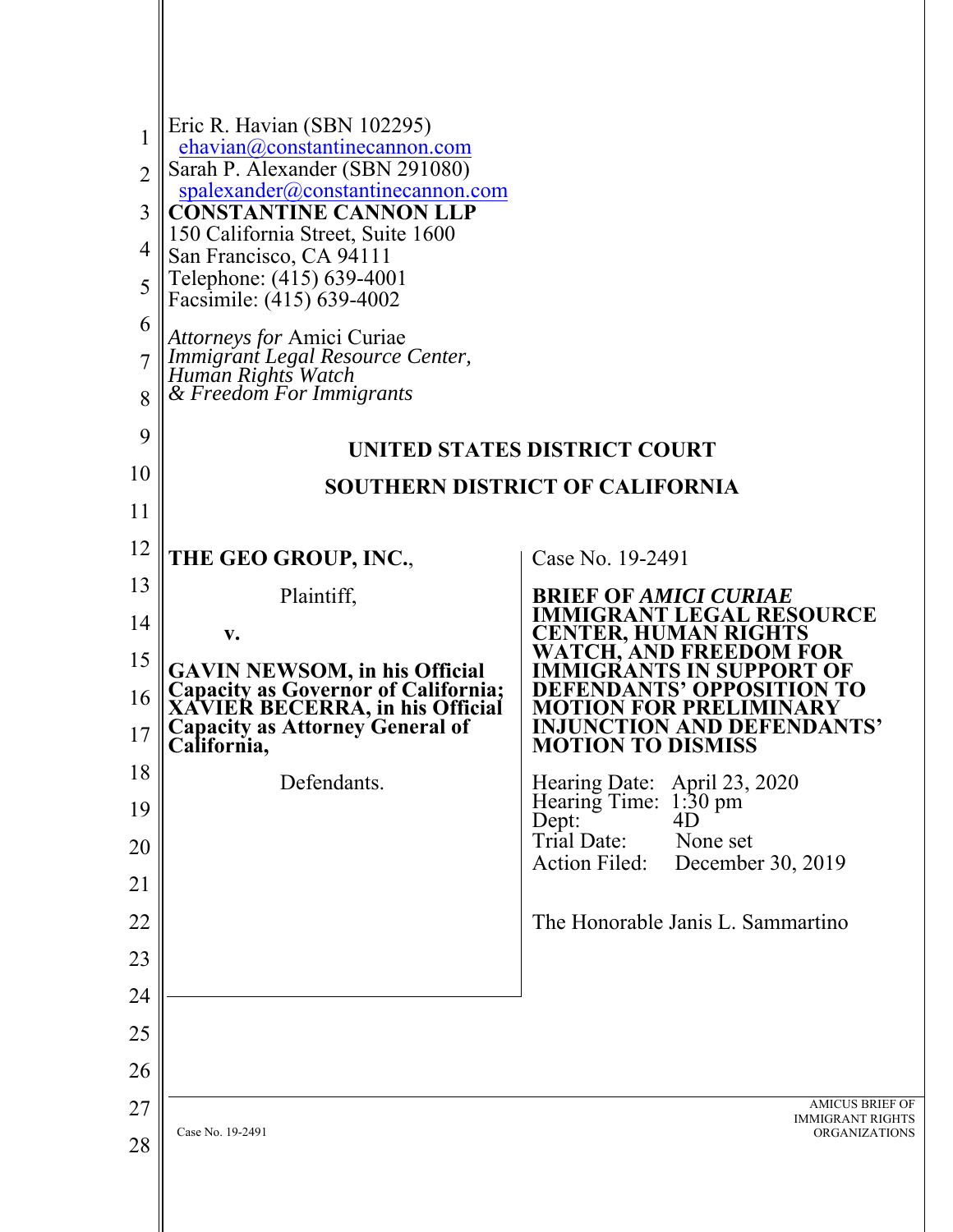| 1              | <b>TABLE OF CONTENTS</b>                                                                     |
|----------------|----------------------------------------------------------------------------------------------|
| $\overline{2}$ | Page                                                                                         |
| 3<br>4         |                                                                                              |
| 5              |                                                                                              |
| 6              |                                                                                              |
| 7<br>8         | II. THE HEALTH, SAFETY, AND WELFARE OF DETAINEES<br>ARE AT SIGNIFICANT RISK IN PRIVATELY RUN |
| 9<br>10        |                                                                                              |
| 11             | B. Vulnerable populations face particular challenges.  13                                    |
| 12             | i. These facilities lack adequate mental health care,                                        |
| 13             | including suicide prevention measures 14                                                     |
| 14<br>15       | ii. Other vulnerable populations face serious risks in private                               |
| 16             | C. Private detention facilities limit access to counsel and legal                            |
| 17<br>18       |                                                                                              |
| 19             |                                                                                              |
| 20             |                                                                                              |
| 21             |                                                                                              |
| 22             |                                                                                              |
| 23             |                                                                                              |
| 24             |                                                                                              |
| 25             |                                                                                              |
| 26             | $- i -$                                                                                      |
| 27             |                                                                                              |
| 28             | $\prod$<br>Case No. 19-2491                                                                  |

AMICUS BRIEF OF IMMIGRANT RIGHTS ORGANIZATIONS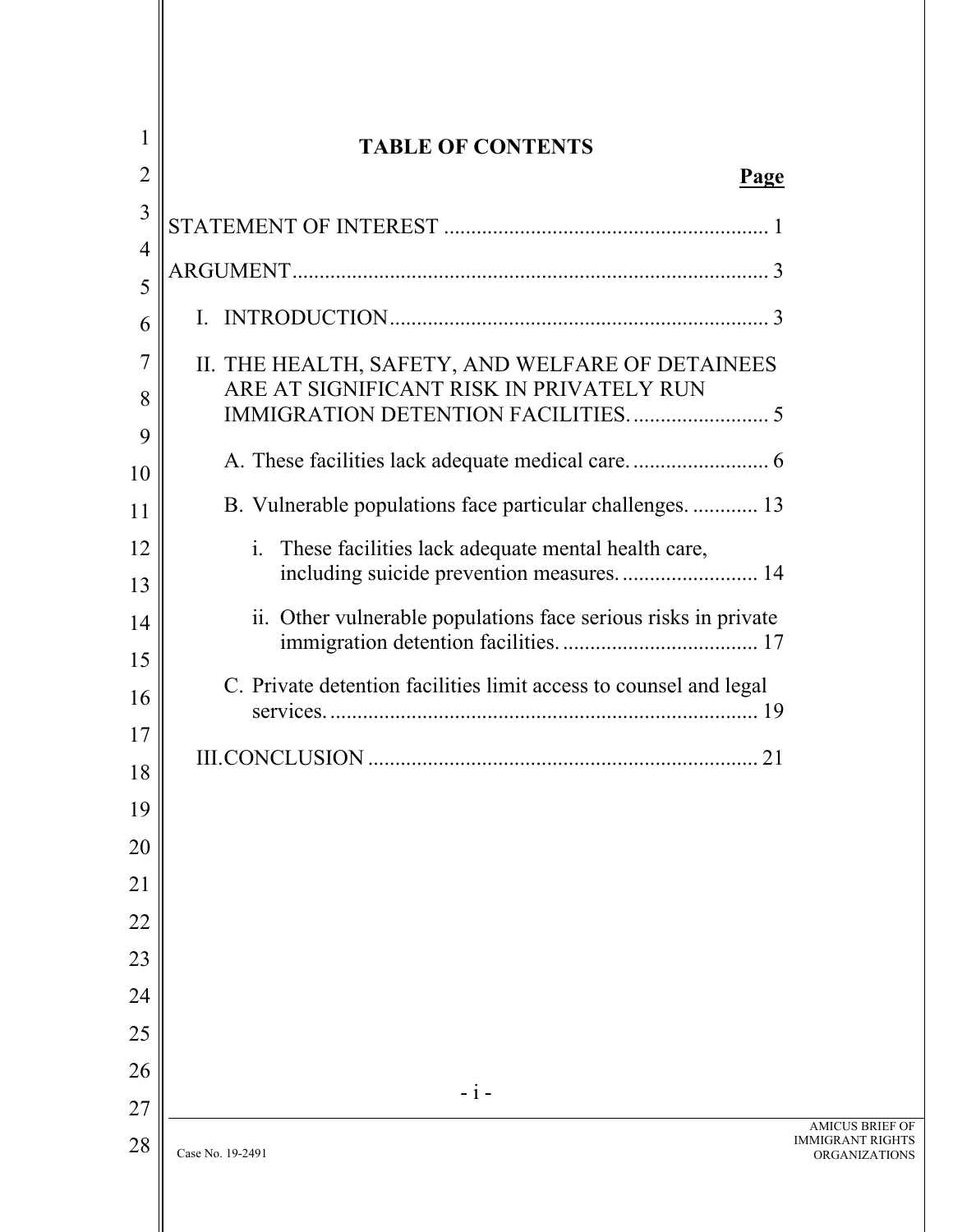| 1              | <b>TABLE OF AUTHORITIES</b>                                                                                   |
|----------------|---------------------------------------------------------------------------------------------------------------|
| $\overline{2}$ | <u>Page</u>                                                                                                   |
| 3              | <b>Cases</b>                                                                                                  |
| $\overline{4}$ | United States v. California,                                                                                  |
| 5              |                                                                                                               |
|                |                                                                                                               |
| 6              | <b>Other Sources</b>                                                                                          |
| 7              |                                                                                                               |
| 8              | "I Still Need You": The Detention and Deportation of<br>Californian Parents, Human Rights Watch (May 15,      |
| 9              | 2017), https://www.hrw.org/report/2017/05/15/i-still-                                                         |
| 10             | need-you/detention-and-deportation-californian-                                                               |
| 11             | 3                                                                                                             |
| 12             | "We don't feel okay here": Detainee Deaths, Suicide                                                           |
|                | Attempts, and Hunger Strikes Plague California                                                                |
| 13             | <i>Immigration Facility</i> , Los Angeles Times (Aug. 8,                                                      |
| 14             | 2017), http://www.latimes.com/local/lanow/la-me-ln-                                                           |
| 15             |                                                                                                               |
| 16             | A Call for Change: Protecting the Rights of LGBTQ                                                             |
| 17             | Detainees, Just Detention International (Feb. 2009),<br>https://justdetention.org/wp-content/uploads/2015/10/ |
|                | Call-for-Change-Protecting-the-Rights-of-LGBTQ-                                                               |
| 18             | 19                                                                                                            |
| 19             | Abuse in Adelanto: An Investigation into a California                                                         |
| 20             | Town's Immigration Jail, CIVIC and Detention                                                                  |
| 21             | Watch Network (October 2015),                                                                                 |
| 22             | https://static1.squarespace.com/static/5a33042eb0786<br>91c386e7bce/t/5a9dad7be4966b064c98e07c/1520283        |
| 23             | 004817/CIVIC DWN-Adelanto-Report old.pdf 16, 20                                                               |
| 24             | Advocacy Group: If You're Abused in Immigration                                                               |
|                | Detention, the Government Doesn't Care, NBC San                                                               |
| 25             | Diego (April 27, 2017, updated on April 28, 2017),                                                            |
| 26             | https://www.nbcsandiego.com/news/local/Advocacy-                                                              |
| 27             | $-ii -$                                                                                                       |
| 28             | <b>IM</b><br>Case No. 20-154                                                                                  |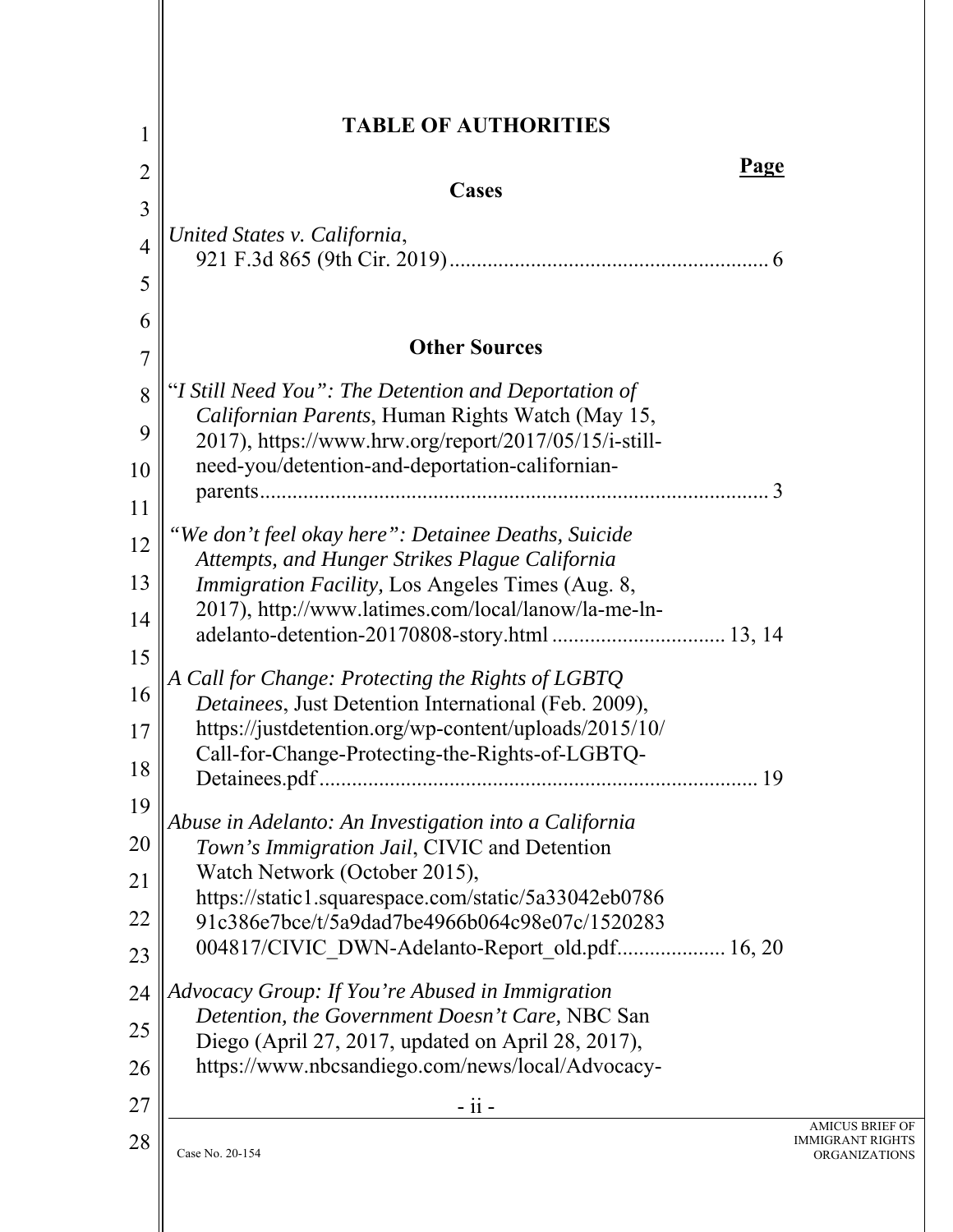| $\mathbf{1}$   | Group-If-Youre-Abused-in-Immigration-Detention-<br>the-Government-Doesnt-Care-420666314.html  18    |
|----------------|-----------------------------------------------------------------------------------------------------|
| $\overline{2}$ |                                                                                                     |
| $\overline{3}$ | California's Due Process Crisis: Access to Legal<br>Counsel for Detained Immigrants, The California |
| 4              | Coalition for Universal Representation (June 2016),                                                 |
| 5              | http://www.publiccounsel.org/tools/assets/files/0783.p                                              |
|                | 20                                                                                                  |
| 6              | Callous and Cruel: Use of Force against Inmates with                                                |
| $\overline{7}$ | Mental Disabilities in US Jails and Prisons, Human                                                  |
| 8              | Rights Watch (May 12, 2015),<br>https://www.hrw.org/report/2015/05/12/callous-and-                  |
| 9              | cruel/use-force-against-inmates-mental-disabilities-                                                |
| 10             |                                                                                                     |
| 11             | <b>CIVIC Files Civil Rights Complaint Alleging Frequent</b>                                         |
|                | Denial of Visits at Adelanto Since Trump's Election,                                                |
| 12             | Community Initiatives for Visiting Immigrants in                                                    |
| 13             | Confinement (Jan. 18, 2017),<br>http://www.endisolation.org/blog/archives/1170<br>20                |
| 14             |                                                                                                     |
| 15             | Complaint to the Office for Civil Rights & Civil Liberties                                          |
| 16             | within the Department of Homeland Security,<br>Freedom for Immigrants (April 11. 2017),             |
| 17             | https://static1.squarespace.com/static/5a33042eb0786                                                |
|                | 91c386e7bce/t/5a9da297419202ab8be09c92/1520280                                                      |
| 18             |                                                                                                     |
| 19             | Concerns about ICE Detainee Treatment and Care at                                                   |
| 20             | Four Detention Facilities, OIG-19-47, Office of                                                     |
| 21             | Inspector General (June 3, 2019),<br>https://www.oig.dhs.gov/sites/default/files/assets/            |
| 22             | 2019-06/OIG-19-47-Jun19.pdf.                                                                        |
| 23             |                                                                                                     |
|                | Deaths at Adult Detention Centers (AILA Doc. No.<br>16050900), American Immigration Lawyers         |
| 24             | Association (updated March 9, 2020),                                                                |
| 25             | https://www.aila.org/infonet/deaths-at-adult-                                                       |
| 26             |                                                                                                     |
| 27             | $-$ iii $-$                                                                                         |
| 28             | II<br>Case No. 20-154                                                                               |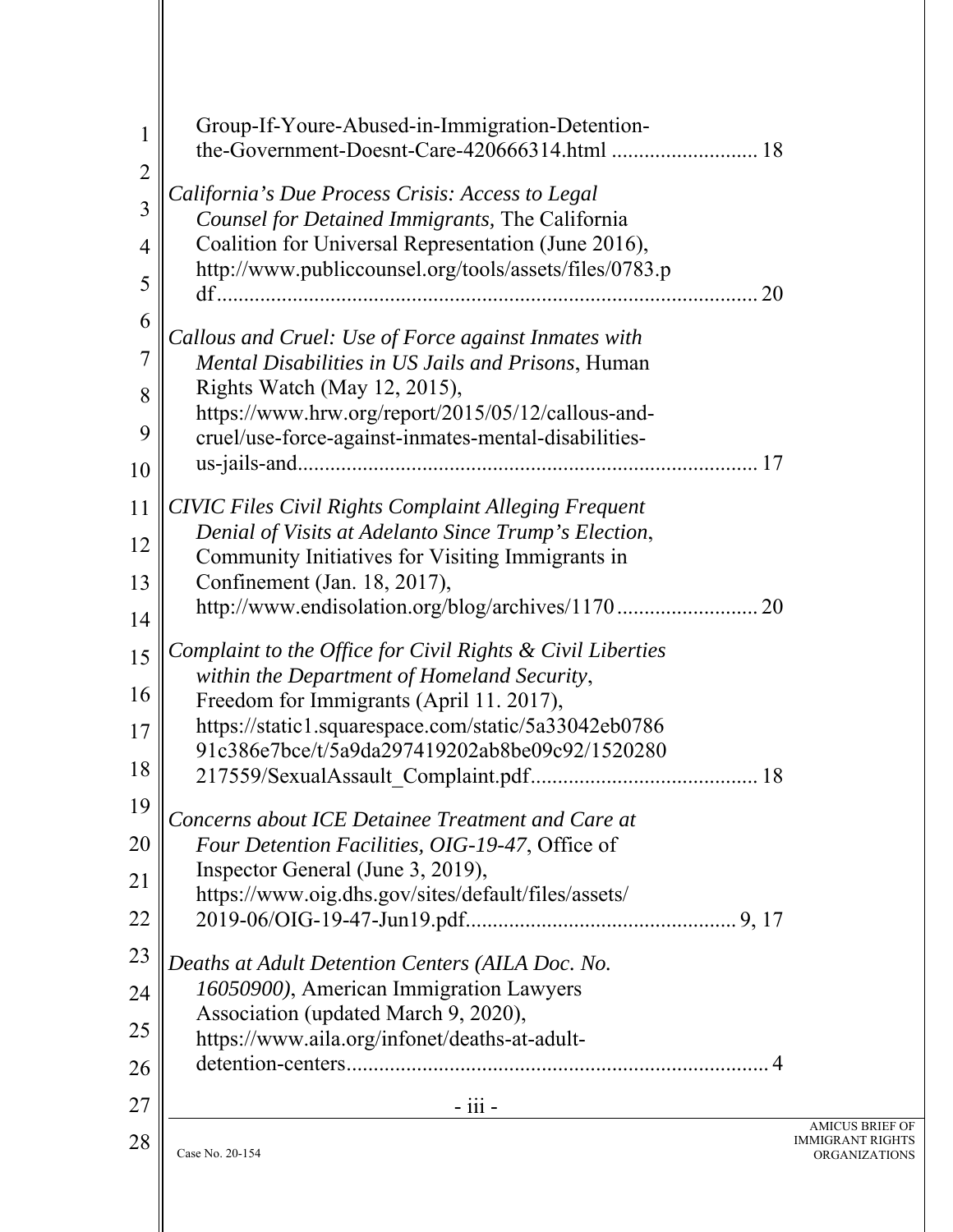| $\mathbf{1}$   | Detention by the Numbers, Freedom For Immigrants,                                                      |
|----------------|--------------------------------------------------------------------------------------------------------|
| $\overline{2}$ | https://www.freedomforimmigrants.org/detention-<br>3                                                   |
| $\overline{3}$ | ICE Violates First Amendment Rights of 60+ Attorneys                                                   |
| $\overline{4}$ | and Faith Leaders, Community Initiatives for Visiting                                                  |
| 5              | Immigrants in Confinement (June 27, 2017),<br>http://www.endisolation.org/blog/archives/1265<br>20     |
| 6              |                                                                                                        |
| $\overline{7}$ | Invisible in Isolation: The Use of Segregation and<br>Solitary Confinement in Immigration Detention,   |
| 8              | National Immigrant Justice Center and Physicians for<br>Human Rights (Sept. 2012)                      |
| 9              | https://www.immigrantjustice.org/sites/immigrantjusti                                                  |
| 10             | ce.org/files/Invisible%20in%20Isolation-                                                               |
| 11             | The%20Use%20of%20Segregation%20and%20Solita<br>ry%20Confinement%20in%20Immigration%20Detent            |
| 12             |                                                                                                        |
| 13             | Letter to Thomas D. Homan, Director, U.S. Immigration                                                  |
| 14             | and Customs Enforcement, et al., Community                                                             |
| 15             | Initiatives for Visiting Immigrants in Confinement<br>(April 11, 2017),                                |
| 16             | https://static1.squarespace.com/static/5a33042eb0786<br>91c386e7bce/t/5a9da297419202ab8be09c92/1520280 |
| 17             |                                                                                                        |
| 18             | Letter to Timothy S. Aitken, Field Office Director, U.S.                                               |
| 19             | <b>Immigration and Customs Enforcement re: Violations</b>                                              |
| 20             | of Policy Regarding Detention, Shackling, and Care<br>of Pregnant Women at Mesa Verde Detention        |
| 21             | <i>Facility</i> , American Civil Liberties Union of Southern                                           |
| 22             | California (June 18, 2015),<br>https://www.aclusocal.org/sites/default/files/wp-                       |
| 23             | content/uploads/2015/06/Mesa-Verde-Ruiz-Letter-                                                        |
| 24             |                                                                                                        |
| 25             | Lifeline on Lockdown: Increased US Detention of Asylum                                                 |
| 26             | Seekers, Human Rights First (July 2016),                                                               |
| 27             | $-iv -$                                                                                                |
| 28             | II<br>Case No. 20-154                                                                                  |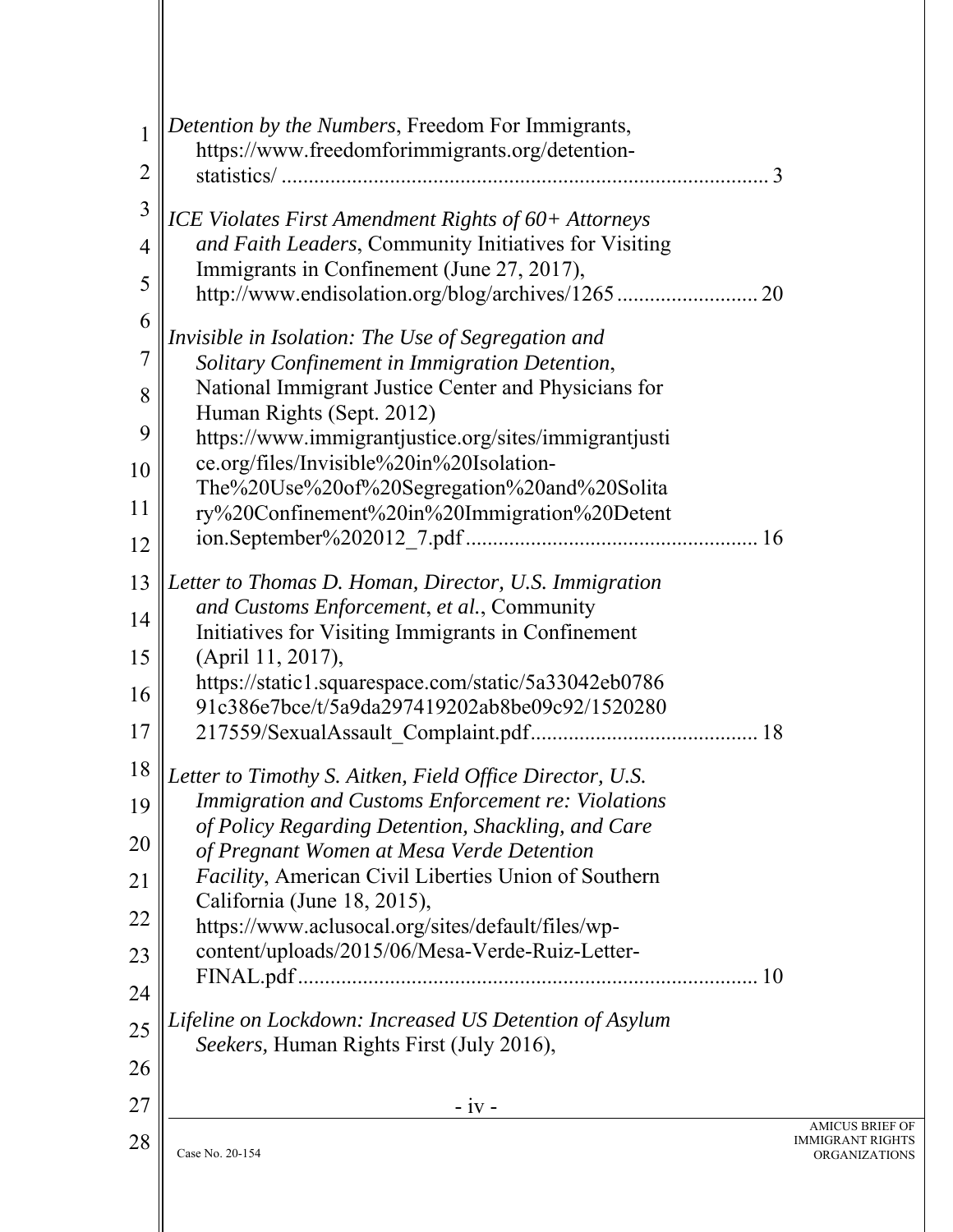| $\mathbf{1}$   | http://www.humanrightsfirst.org/sites/default/files/Lif                                                  |
|----------------|----------------------------------------------------------------------------------------------------------|
| $\overline{2}$ |                                                                                                          |
| $\overline{3}$ | Management Alert- Issues Requiring Action at the                                                         |
| 4              | Adelanto ICE Processing Center in Adelanto,<br>California, OIG-18-86, Office of Inspector General        |
| 5              |                                                                                                          |
| 6              | One Year Longitudinal Study of the Psychological Effects                                                 |
| $\overline{7}$ | of Administrative Segregation, National Institute of<br>Justice (Oct. 31, 2010),                         |
| 8              | https://www.ncjrs.gov/pdffiles1/nij/grants/232973.pdf  17                                                |
| 9              | Systemic Indifference: Dangerous & Substandard                                                           |
| 10             | Medical Care in US Immigration Detention, Human<br>Rights Watch (May 8, 2017),                           |
| 11             | https://www.hrw.org/report/2017/05/08/systemic-                                                          |
| 12             | indifference/dangerous-substandard-medical-care-us-                                                      |
| 13             |                                                                                                          |
|                | There Is No Safety Here: The Dangers for People with                                                     |
| 14             | Mental Illness and Other Disabilities in Immigration                                                     |
| 15             | Detention at GEO Group's Adelanto ICE Processing<br>Center, Disability Rights California (Mar. 5, 2019), |
| 16             | https://www.disabilityrightsca.org/post/there-is-no-                                                     |
| 17             | safety-here-the-dangers-for-people-with-mental-                                                          |
| 18             | 15                                                                                                       |
| 19             | Top Complaints in California Immigration Detention                                                       |
|                | Facilities, Community Initiatives for Visiting                                                           |
| 20             | Immigrants in Confinement (Aug. 28, 2015),                                                               |
| 21             |                                                                                                          |
| 22             | Torture And Other Cruel, Inhuman Or Degrading                                                            |
| 23             | Treatment Or Punishment, U.N. Doc. A/66/268,<br>United Nations General Assembly (Aug. 5, 2011),          |
| 24             | https://documents-dds-                                                                                   |
| 25             | ny.un.org/doc/UNDOC/GEN/N11/445/70/PDF/N114                                                              |
| 26             |                                                                                                          |
|                |                                                                                                          |
| 27             | $-V -$                                                                                                   |
| 28             | II                                                                                                       |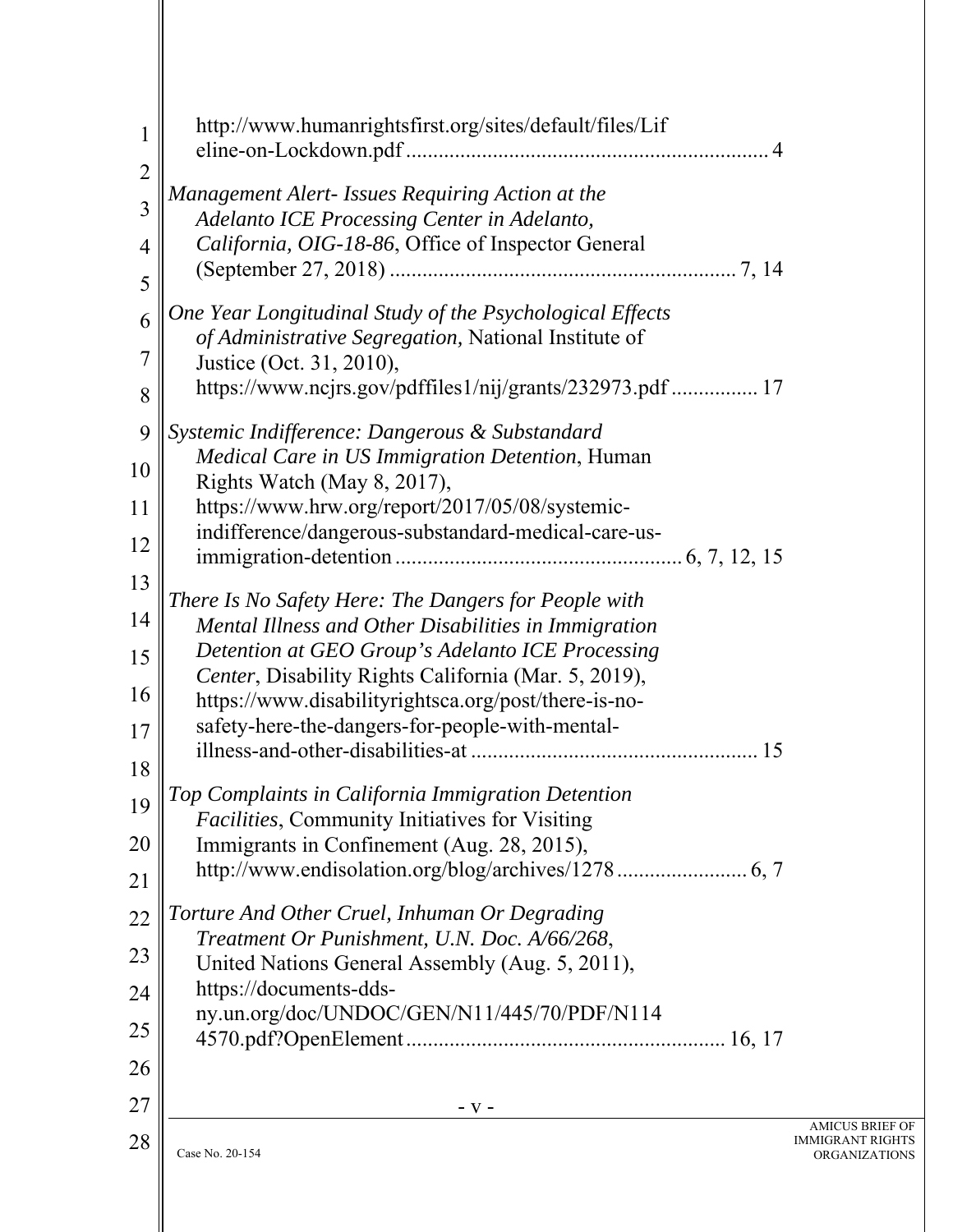| $\mathbf{1}$   | US: Transgender Women Abused in Immigration                                                |
|----------------|--------------------------------------------------------------------------------------------|
| $\overline{2}$ | Detention, Human Rights Watch (March 23, 2016),<br>https://www.hrw.org/news/2016/03/23/us- |
| $\overline{3}$ | transgender-women-abused-immigration-detention  19                                         |
| $\overline{4}$ |                                                                                            |
| 5              |                                                                                            |
| 6              |                                                                                            |
| 7              |                                                                                            |
| 8              |                                                                                            |
| 9              |                                                                                            |
| 10             |                                                                                            |
| 11             |                                                                                            |
| 12             |                                                                                            |
| 13             |                                                                                            |
| 14             |                                                                                            |
| 15             |                                                                                            |
| 16             |                                                                                            |
| 17             |                                                                                            |
| 18             |                                                                                            |
| 19             |                                                                                            |
| 20             |                                                                                            |
| 21             |                                                                                            |
| 22             |                                                                                            |
| 23             |                                                                                            |
| 24             |                                                                                            |
| 25             |                                                                                            |
| 26             |                                                                                            |
| 27             | $- vi -$<br><b>AMICUS BRIEF OF</b>                                                         |
| 28             | <b>IMMIGRANT RIGHTS</b><br>Case No. 20-154<br><b>ORGANIZATIONS</b>                         |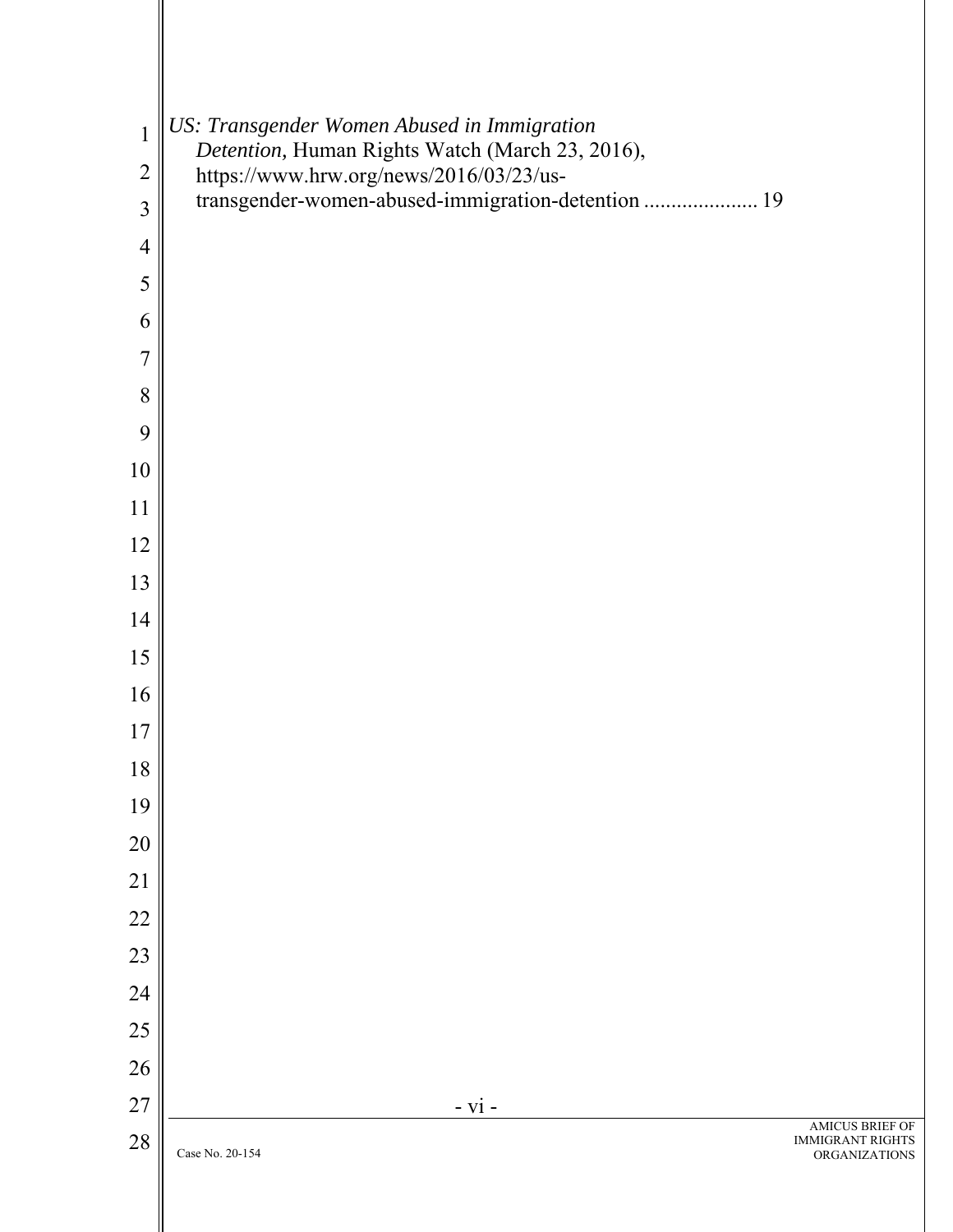# **STATEMENT OF INTEREST**

| $\overline{2}$ |                                                                                                                                                |
|----------------|------------------------------------------------------------------------------------------------------------------------------------------------|
| 3              | Immigrant Legal Resource Center ("ILRC"), Human Rights                                                                                         |
| $\overline{4}$ | Watch, and Freedom For Immigrants ("FFI," formerly Community                                                                                   |
| 5              | Initiatives for Visiting Immigrants in Confinement) (collectively,                                                                             |
| 6              | "Amici") respectfully submit this brief in support of Defendants. <sup>1</sup>                                                                 |
| $\overline{7}$ | ILRC is a national nonprofit legal support center with offices in                                                                              |
| 8              | California, Texas, and Washington D.C. The mission of the ILRC is                                                                              |
| 9              | to work with, educate, and enhance the capacity of immigrants,                                                                                 |
| 10             | community organizations, and the legal sector in order to build a                                                                              |
| 11             | democratic society that values diversity, dignity, and the rights of all                                                                       |
| 12             | people. Founded in 1979, the ILRC is regarded as one of the foremost                                                                           |
| 13             | experts on engaging immigrants and developing their leadership in the                                                                          |
| 14             | democratic process, providing expertise on complex issues of                                                                                   |
| 15             | immigration law, procedure and policy, and engaging in advocacy and                                                                            |
| 16             | educational initiatives on policies that affect immigrants.                                                                                    |
| 17             | Human Rights Watch is a non-profit, independent organization                                                                                   |
| 18             | and the largest international human rights organization based in the                                                                           |
| 19             | United States. Since 1978, Human Rights Watch has investigated and                                                                             |
| 20             | exposed human rights violations and challenged governments to                                                                                  |
| 21             |                                                                                                                                                |
| 22             | <sup>1</sup> Counsel for all parties have consented to the filing of this brief. No                                                            |
| 23             | counsel for a party authored this brief in whole or in part, and no such<br>counsel or party made a monetary contribution intended to fund the |
| 24             | preparation or submission of this brief. No persons other than the                                                                             |
| 25             | amici or their counsel made a monetary contribution to this brief's<br>preparation or submission.                                              |
| 26             |                                                                                                                                                |
| 27             | $-1-$                                                                                                                                          |
| 28             | П<br>Case No. 20-154                                                                                                                           |
|                |                                                                                                                                                |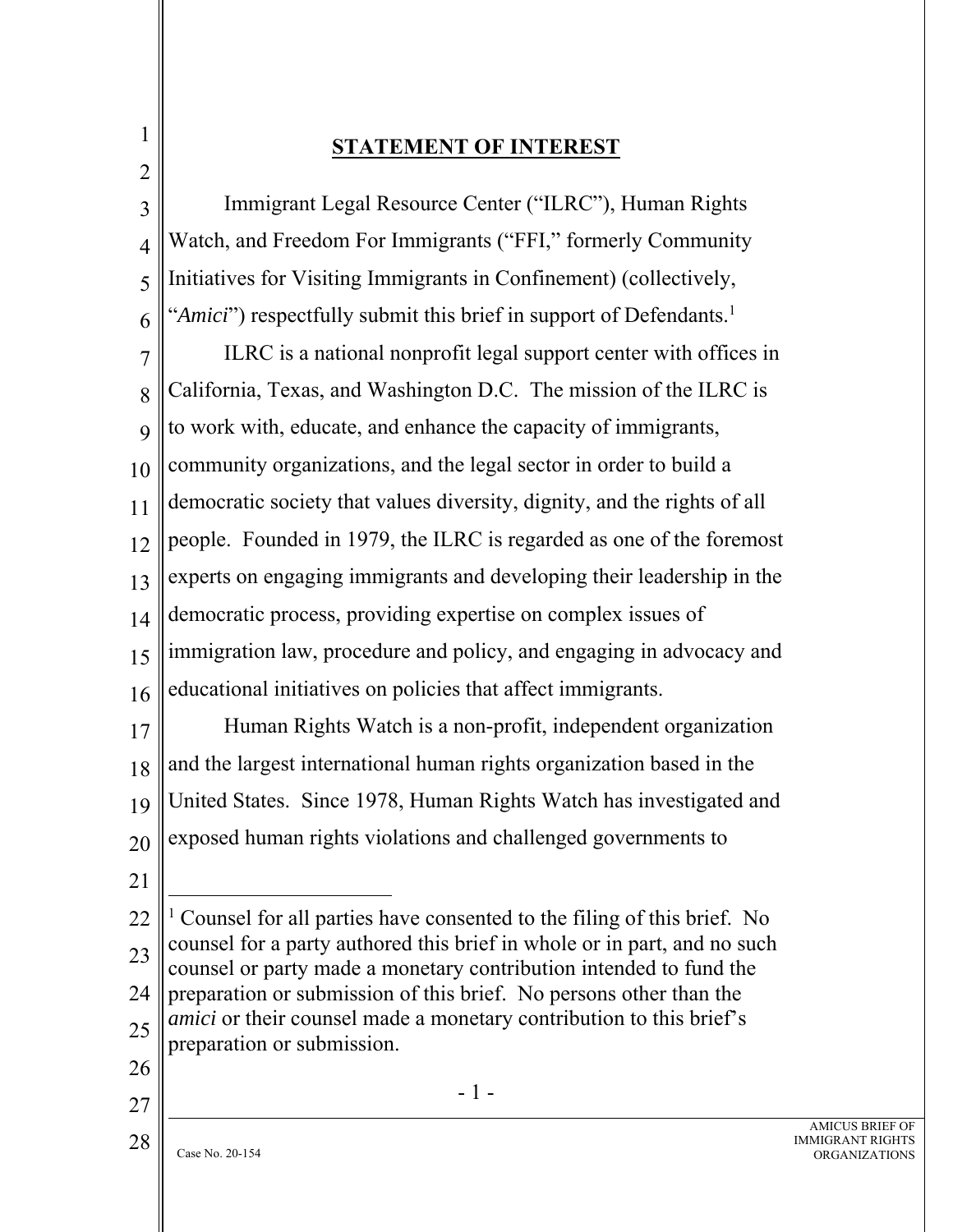1 2 3 4 5 6 7 8 protect the human rights of citizens and noncitizens alike. Human Rights Watch investigates allegations of human rights violations in more than 90 countries around the world, including in the United States, by interviewing witnesses, gathering information from various sources, and issuing detailed reports. Where human rights violations have been found, Human Rights Watch advocates for the enforcement of those rights with governments and international organizations and in the court of public opinion.

9 10 11 12 13 14 15 16 17 18 19 FFI (formerly Community Initiatives for Visiting Immigrants in Confinement) was founded in 2010 as the first immigration detention visitation program in California. It then joined forces with four other visitation programs around the country and established a national visitation network. Between 2012 and the present, FFI helped to grow a national visitation network and launched the largest national free hotline for people in immigration detention. FFI's affiliated vistitation network visits and monitors 69 immigrant prisons and jails in California and nationwide. Through these visits, FFI gathers data and stories to combat injustice at the individual level and push for systematic change.

20 21 22 23 24 *Amici* believe that the Court in this matter would benefit from our organizations' experiences working on the ground with people held in privately run immigration detention facilities. *Amici* respectfully submit that such experience helps elucidate the current threat to the health, safety, and welfare of these populations.

- 25 26
- 27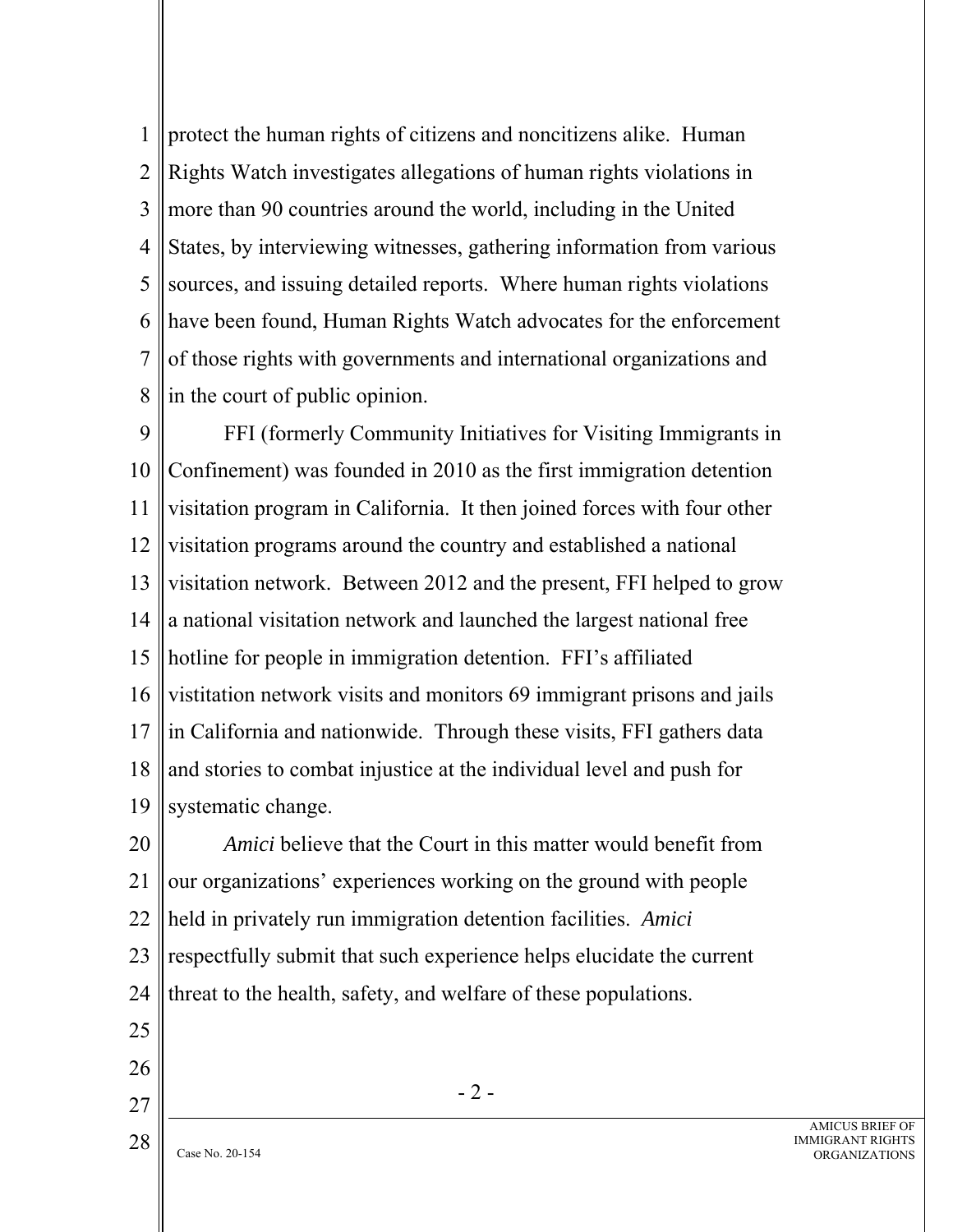#### - 3 - 1 2 3 4 5 6 7 8 9 10 11 12 13 14 15 16 17 18 19 20 21 22 23 24 25 26 27 **ARGUMENT I. INTRODUCTION**  At present, four out of the seven immigration detention centers in California are privately run facilities. These four hold an average of nearly 3,600 people on a given day, or approximately 95% of the total immigration detainee population in California.<sup>2</sup> These privately run detention facilities hold various populations including asylum seekers and long-term residents of California, many of whom are parents of U.S. citizens, $3$  sometimes for days, sometimes for months or years. Many people are held without individualized bond hearings, lacking the ability to even ask a judge whether they may fight their case out of detention. Those detained in California-based privately run immigration detention centers are exposed to a host of inhumane conditions, from serious, sometimes deadly, lack of adequate medical care to sexual abuse to everyday indignities. The true extent of inhumane conditions in privately run immigration detention centers in California is impossible to determine without full access to these centers, but even the limited anecdotal evidence that is available to *Amici* is horrific. <sup>2</sup> "I Still Need You": The Detention and Deportation of Californian *Parents*, Human Rights Watch (May 15, 2017), https://www.hrw.org/ report/2017/05/15/i-still-need-you/detention-and-deportationcalifornian-parents; *see also Detention by the Numbers*, Freedom For Immigrants, https://www.freedomforimmigrants.org/detentionstatistics/. <sup>3</sup> *Supra* fn. 2.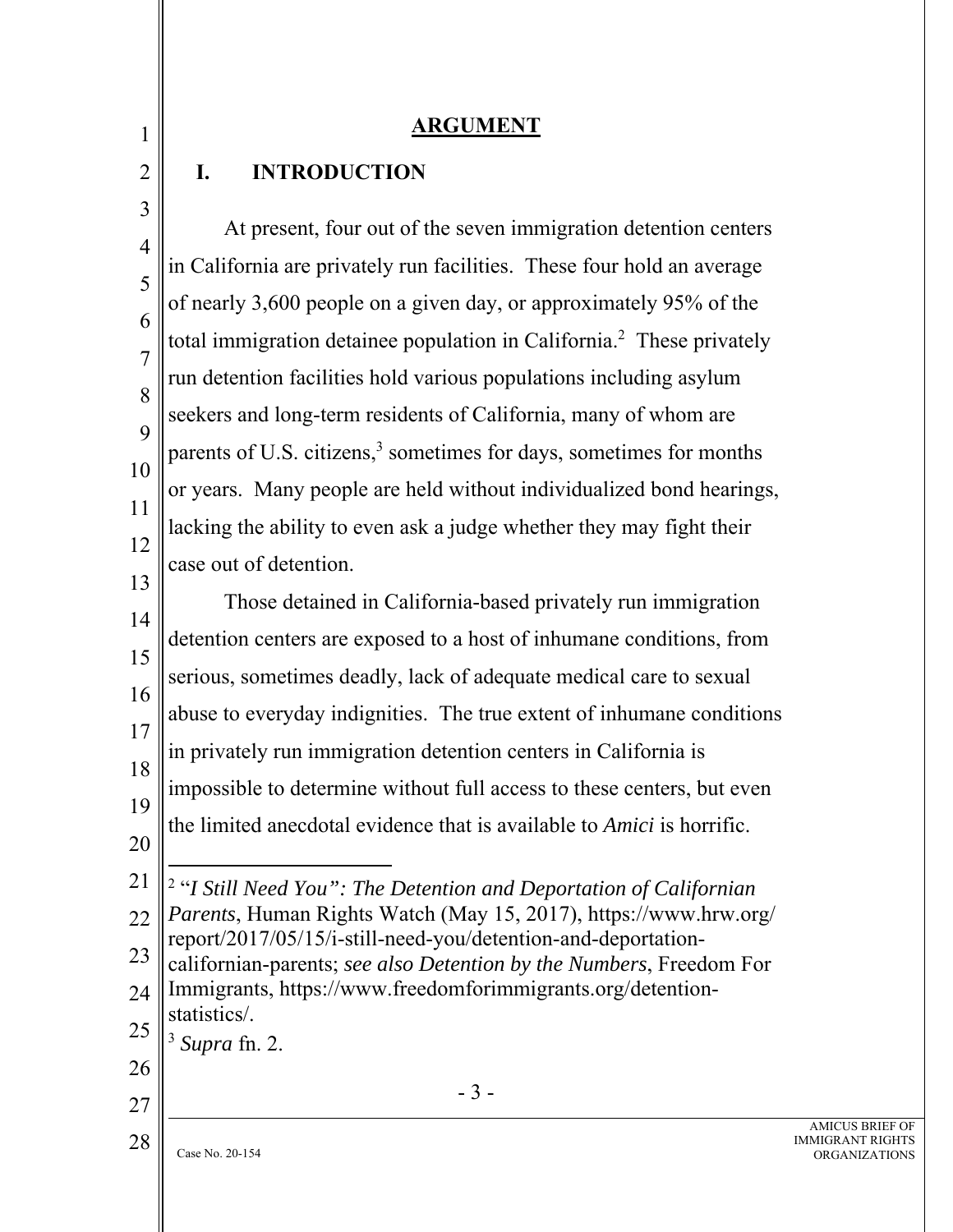| $\mathbf{1}$   | One person bled to death after an attempt to remove "the largest"                                                                     |
|----------------|---------------------------------------------------------------------------------------------------------------------------------------|
| $\overline{2}$ | abdominal mass" a doctor had ever seen, which went undetected by                                                                      |
| 3              | detention center staff even though the detained person constantly                                                                     |
| 4              | complained of pain and requested treatment over the course of two                                                                     |
| 5              | years. Another person suffered a miscarriage when she fell on her                                                                     |
| 6              | stomach while shackled at her hands and feet, and then was denied the                                                                 |
| 7              | necessary medical and mental health follow-up care. Detained                                                                          |
| 8              | persons suffer serious mental health conditions and yet do not have                                                                   |
| 9              | access to mental health professionals or are placed in solitary                                                                       |
| 10             | confinement. Since 2017, 11 of 35 ICE in-custody deaths have been                                                                     |
| 11             | apparent suicides. <sup>4</sup>                                                                                                       |
| 12             | Particularly vulnerable populations such as women and LGBTQ                                                                           |
| 13             | individuals are subject to unique degradation and sex abuse. Instead                                                                  |
| 14             | of finding refuge, torture victims who fled to the United States                                                                      |
| 15             | precisely because they were seeking asylum from persecution                                                                           |
| 16             | elsewhere are locked away in abusive and dangerous detention                                                                          |
| 17             | centers. <sup>5</sup> Detained persons have even gone on hunger strikes for                                                           |
| 18             | something as basic as new underwear.                                                                                                  |
| 19             |                                                                                                                                       |
| 20             | <sup>4</sup> Deaths at Adult Detention Centers (AILA Doc. No. 16050900),                                                              |
| 21             | American Immigration Lawyers Association (updated March 9,<br>2020), https://www.aila.org/infonet/deaths-at-adult-detention-centers.  |
| 22             | $5$ In 2014, 84% of asylum seekers who suffer a positive credible fear                                                                |
| 23             | of persecution in their home countries were detained. Olga Byrne,<br>Eleanor Acer & Robyn Barnard, Lifeline on Lockdown: Increased US |
| 24             | Detention of Asylum Seekers, Human Rights First (July 2016),                                                                          |
| 25             | http://www.humanrightsfirst.org/sites/default/files/Lifeline-on-<br>Lockdown.pdf.                                                     |
| 26             |                                                                                                                                       |
| 27             | $-4-$                                                                                                                                 |
| 28             | П<br>$N_0$ 20                                                                                                                         |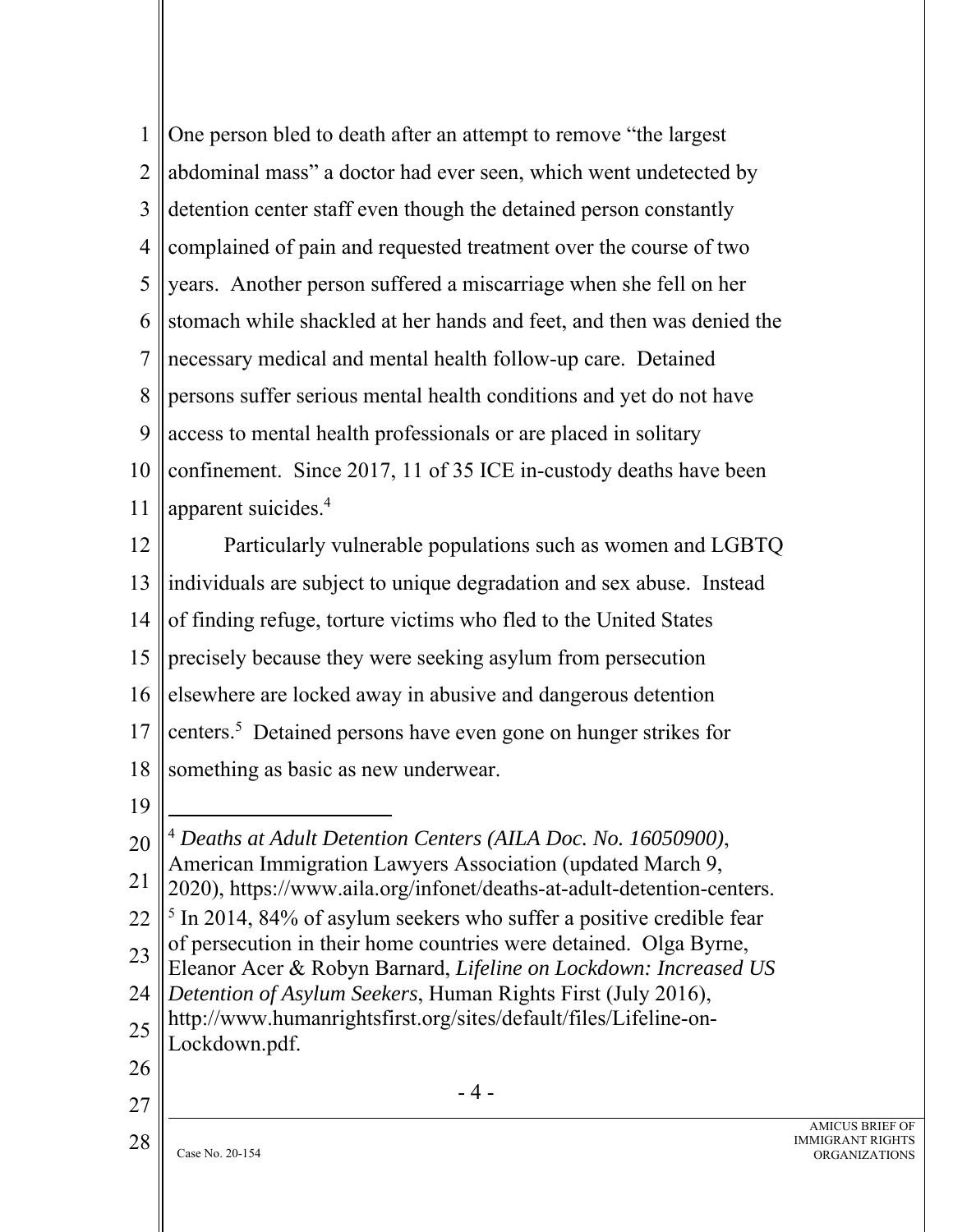1 2 3 4 5 6 7 This brief offers examples of the conditions of privately run immigration detention centers in California based on stories learned by *Amici* through their interactions with detained persons. *Amici* seek to underscore the vital importance of the State of California using its police powers to protect the health, safety, and welfare of the extremely vulnerable population stuck inside the privately run immigration detention facilities.

8 9 10 11 12 13 14 15 16 California's privately run immigration detention centers are currently not compatible with the fundamental rights of its residents and the concept of basic human dignity. The State has decided that the risks to the health, safety, and welfare of its residents in these facilities is simply too great to allow them to continue in operation. *Amici* urge the Court to consider the significant evidence that the health, safety, and welfare of immigration detainees is at serious risk in these facilities in deciding the various pending motions before the Court.

## **II. THE HEALTH, SAFETY, AND WELFARE OF DETAINEES ARE AT SIGNIFICANT RISK IN PRIVATELY RUN IMMIGRATION DETENTION FACILITIES.**

21 22 23 24 25 Evidence available to *Amici* indicate systemic issues with the general welfare, health, and safety of those detained in California's immigration detention centers. California has the "general authority to ensure the health and welfare of inmates and detainees in facilities within its borders . . . ." *United States v. California*, 921 F.3d 865,

26 27

28

17

18

19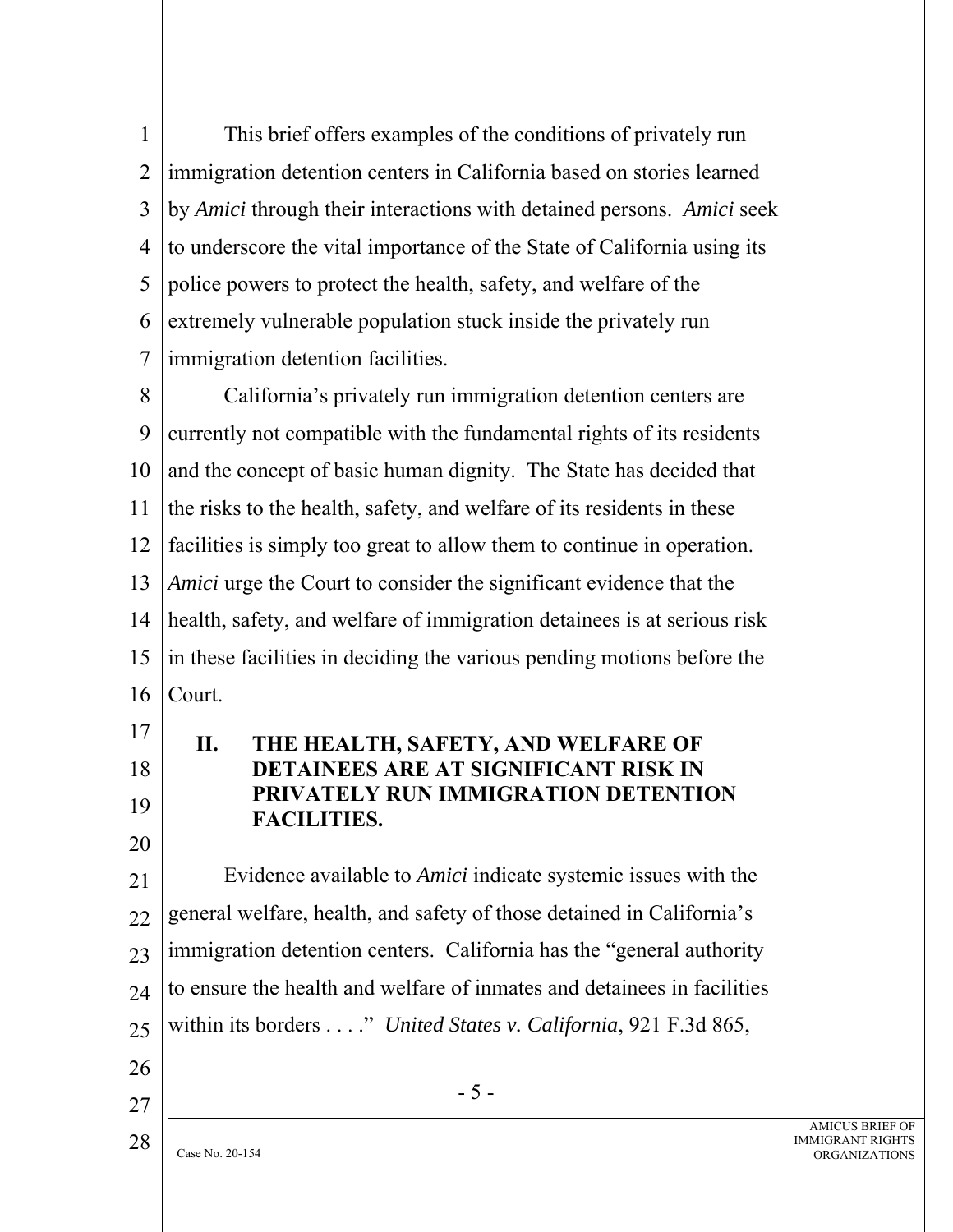1 2 3 886 (9th Cir. 2019). As the accounts below illustrate, there is an urgent need to address widespread risk to detainees in these privately run facilities.

4 5

## **A. These facilities lack adequate medical care.**

- 6 - Case No. 20-154 6 7 8  $\overline{Q}$ 10 11 12 13 14 15 16 17 18 19 20 21 22 23 24 25 26 27 28 One of the top complaints by immigration detainees in California is lack of access to adequate medical care. $6$  In the individual accounts presented below, individuals suffered because of unreasonable delay in receiving care, treatment by unqualified staff, and inappropriate treatment and care. *Amici* believe that many more such cases exist, indicating substandard medical care in privately run immigration detention centers in California. Systemic failure to provide adequate medical care is likely given that many staff providing medical care at these immigration detention centers are unqualified to conduct complicated medical assessments.<sup>7</sup> In some <sup>6</sup> *Top Complaints in California Immigration Detention Facilities*, Community Initiatives for Visiting Immigrants in Confinement ("CIVIC") (Aug. 28, 2015), http://www.endisolation.org/blog/ archives/1278. 7 U.S. Immigration and Customs Enforcement's Office of Detention Oversight itself noted that in Adelanto, for instance, "approximately 50 percent of ADF's medical staff hires are new graduates" with a "definite difference between their skills and those of more experienced nurses." Clara Long & Grace Meng, *Systemic Indifference: Dangerous & Substandard Medical Care in US Immigration Detention*, Human Rights Watch (May 8, 2017), https://www.hrw.org/report/2017/05/08/systemicindifference/dangerous-substandard-medical-care-us-immigrationdetention.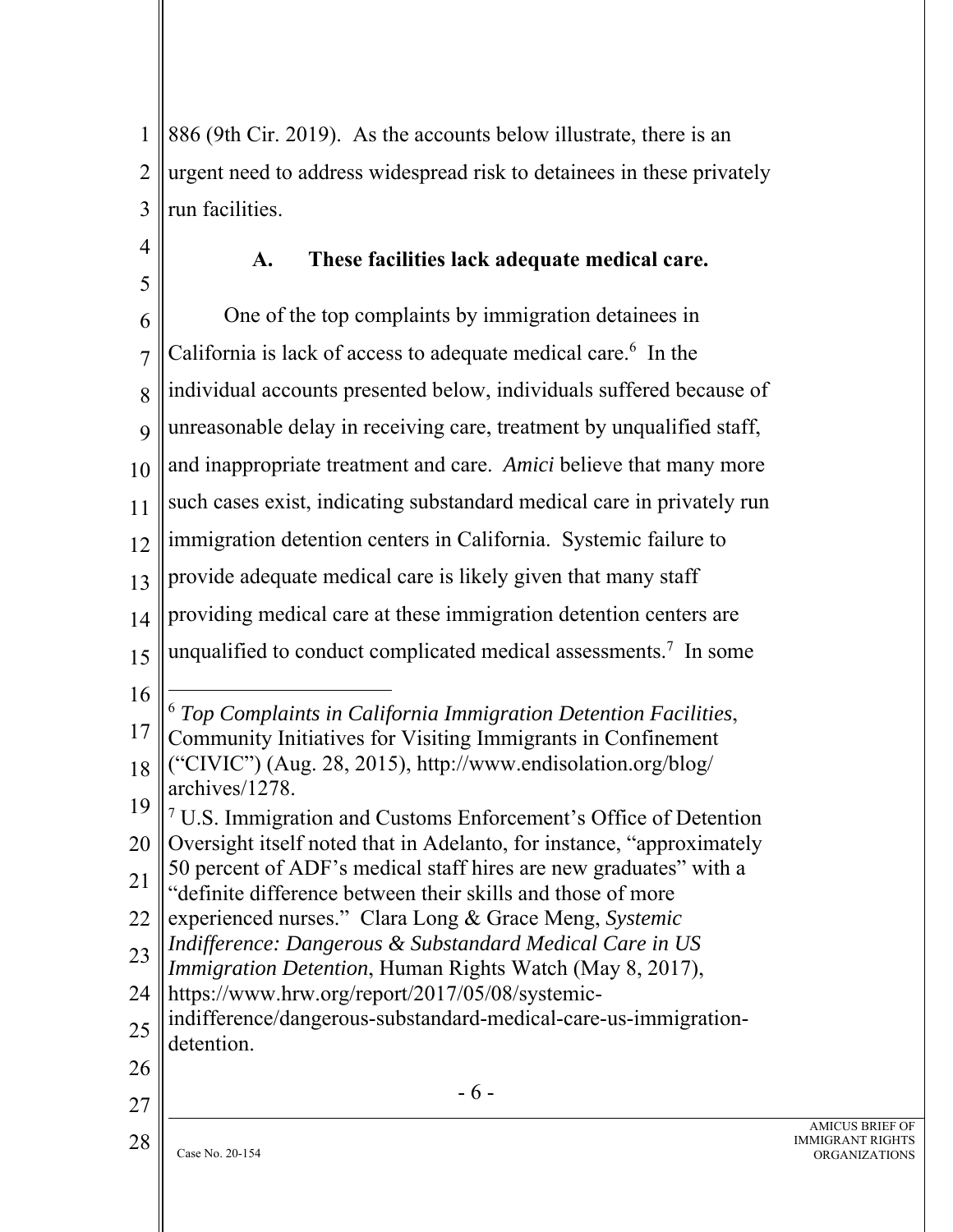| 1              | cases, medical staff may even ignore their duty of care entirely. <sup>8</sup>                                                              |    |
|----------------|---------------------------------------------------------------------------------------------------------------------------------------------|----|
| $\overline{2}$ | Raul Ernesto Morales-Ramos, a 44-year old man, died in                                                                                      |    |
| $\overline{3}$ | April 2015 while detained in the Adelanto Detention Facility, run by                                                                        |    |
| $\overline{4}$ | GEO Group, from organ failure and suffering widespread signs of                                                                             |    |
| 5              | cancer. <sup>9</sup> Despite the fact that he had complained of pain and exhibited                                                          |    |
| 6              | cancer symptoms over the course of two years, and had a large,                                                                              |    |
| 7              | clearly visible abdominal mass, Mr. Morales-Ramos did not receive                                                                           |    |
| 8              | adequate medical care until just a month before he died. His death                                                                          |    |
| 9              | resulted from a critical lapse of care: had he been diagnosed and                                                                           |    |
| 10             | treated sooner, Mr. Morales-Ramos' cancer was treatable. <sup>10</sup>                                                                      |    |
| 11             | Likely already suffering from symptoms of cancer, Mr.                                                                                       |    |
| 12             | Morales-Ramos was first referred for follow-up with a doctor for                                                                            |    |
| 13             |                                                                                                                                             |    |
| 14             | <sup>8</sup> Office of Inspector General, Management Alert-Issues Requiring                                                                 |    |
| 15             | Action at the Adelanto ICE Processing Center in Adelanto,<br><i>California</i> , OIG-18-86 (September 27, 2018) (during its inspection of   |    |
| 16             | Adelanto, the OIG "observed two doctors walking through                                                                                     |    |
| 17             | disciplinary segregation and stamping their name on the detainee<br>records, which hang outside each detainee's cell, indicating that they  |    |
| 18             | visited with the detainee. However, we observed them doing so                                                                               |    |
| 19             | without having any contact with 10 of the 14 detainees in disciplinary<br>segregation").                                                    |    |
| 20             | <sup>9</sup> All facts in this story are from Human Rights Watch's review of                                                                |    |
| 21             | U.S. Immigration and Customs Enforcement records detailed in<br>Systemic Indifference: Dangerous & Substandard Medical Care in US           |    |
| 22             | Immigration Detention. See supra fn. 7.                                                                                                     |    |
| 23             | <sup>10</sup> One medical reviewer who examined the case found that "Had Mr.                                                                |    |
| 24             | Morales' gastrointestinal symptoms been evaluated much sooner as<br>was clinically indicated, it is possible that the malignancy from which |    |
| 25             | Mr. Morales died, might have been caught at a time when it was still                                                                        |    |
| 26             | treatable." Supra fn. 7.                                                                                                                    |    |
| 27             | $-7-$                                                                                                                                       |    |
| 28             |                                                                                                                                             | IM |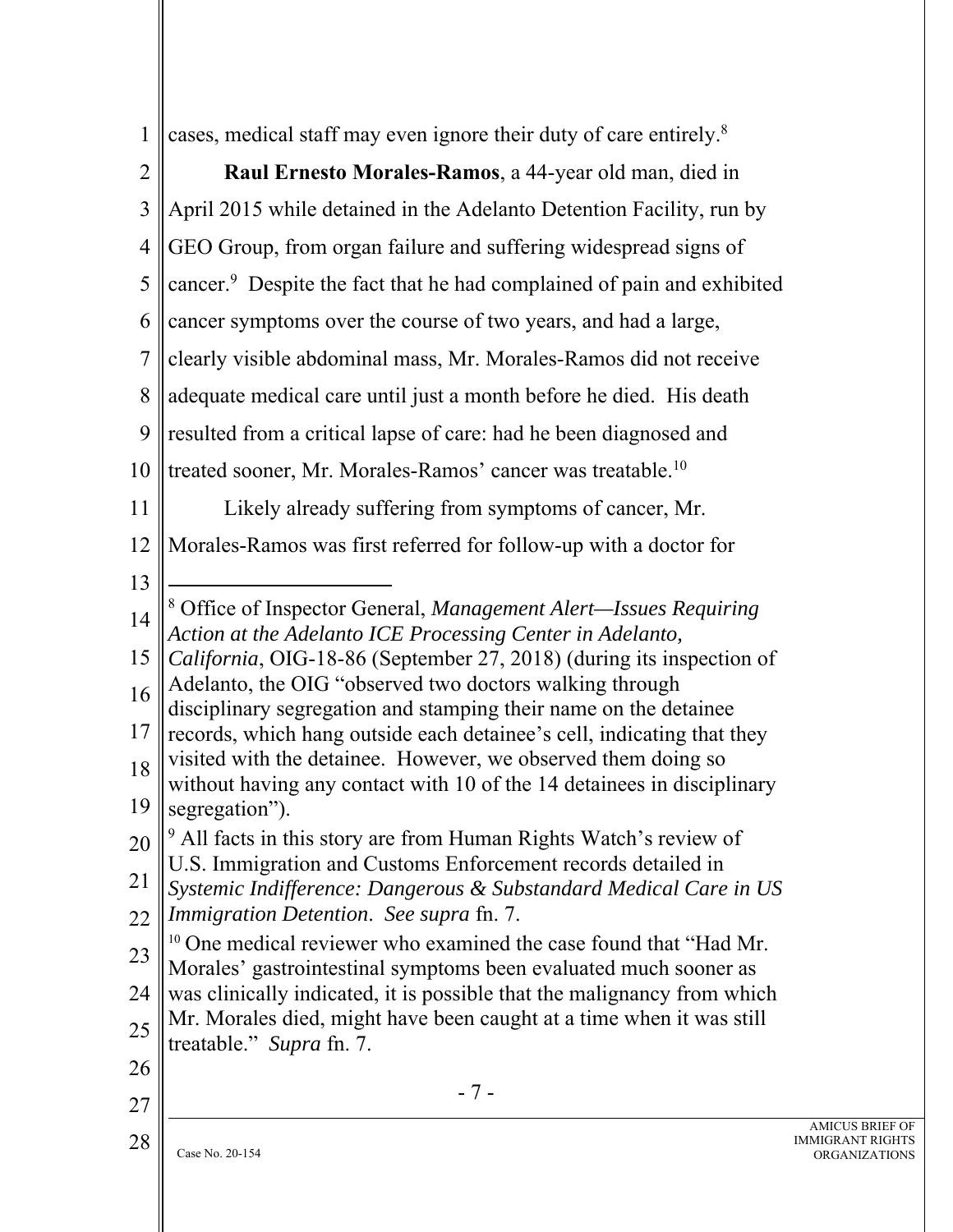1 2 3 4 5 6 7 8 9 gastrointestinal symptoms in April 2013 while detained at the Theo Lacy Facility in Orange County, California. More than a year later, in May 2014, this consultation had not yet occurred, and Mr. Morales-Ramos was transferred to Adelanto with no documentation of his gastrointestinal symptoms. There, he was seen by registered nurses several times over the next nine months after submitting sick call requests for body aches, weight loss, pain in his joints, knees, and back, and diarrhea. No one thought to diagnose or treat him for cancer.

10 11 12 13 14 15 16 17 18 19 20 21 22 23 24 In February 2015, having suffered for a year without proper treatment, Mr. Morales-Ramos submitted a grievance in which he pled, "To who receives this. I am letting you know that I am very sick and they don't want to care for me. The nurse only gave me ibuprofen and that only alleviates me for a few hours. Let me know if you can help me. I only need medical attention." Four days later, a nurse practitioner saw Mr. Morales-Ramos but missed all symptoms of cancer, instead instructing him to increase his water intake and exercise and documenting that his symptoms were resolved. A few weeks later, on March 2, 2015, another nurse saw Mr. Morales-Ramos and noted a distended abdomen but "did not detect a mass or protrusion." A consultation with a doctor finally occurred on March 6, 2015. This doctor—observing Mr. Morales-Ramos just four days after a nurse failed to detect a mass—documented the "largest [abdominal

25 mass] she had ever seen in her practice," which was "notably visible

26

27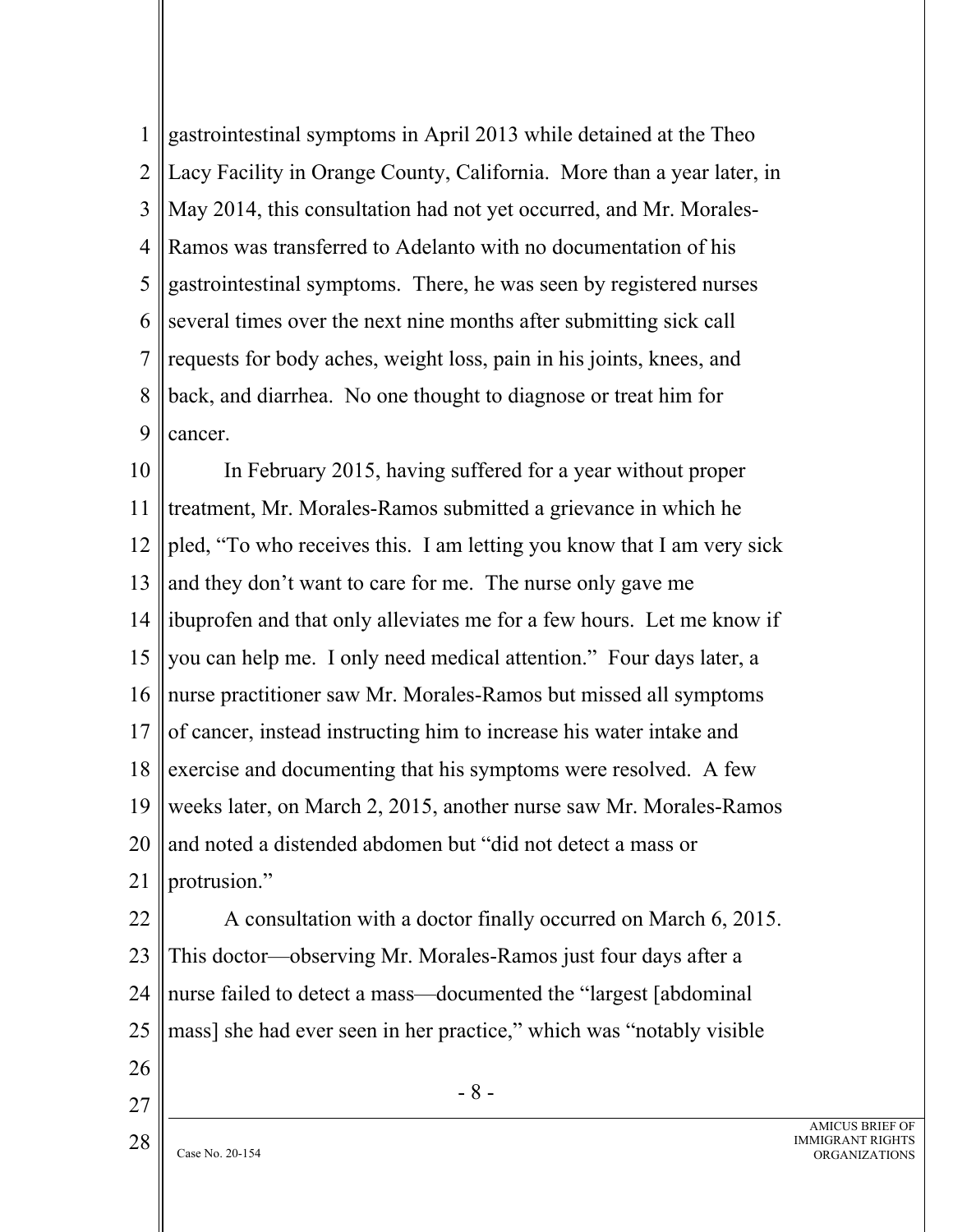- 9 - 1 2 3 4 5 6 7 8 9 10 11 12 13 14 15 16 17 18 19 20 21 22 23 24 25 26 27 28 through the abdominal wall." She scheduled Mr. Morales-Ramos for a colonoscopy, which did not occur until about one month later. During the colonoscopy, Mr. Morales-Ramos began to experience abdominal bleeding after a doctor attempted to remove the mass. Mr. Morales-Ramos was transferred to the hospital and died three days later after a surgical attempt to stop his bleeding.<sup>11</sup> **Monserrat Ruiz Cuevas** suffered a miscarriage while detained at Mesa Verde Detention Center in Bakersfield, which is run by Geo Group.12 After her miscarriage, Ms. Ruiz said that she was further <sup>11</sup> A recent OIG report on Adelanto and three other facilities called out the "poor condition" of the physical plant, "including mold and peeling paint on walls, floors, and showers, and unusable toilets" in the bathrooms, which creates "health issues for detainees, including allergic reactions and persistent illnesses." Office of Inspector General, *Concerns about ICE Detainee Treatment and Care at Four Detention Facilities*, at 8, OIG-19-47 (June 3, 2019), https://www.oig.dhs.gov/sites/default/files/assets/2019-06/OIG-19-47- Jun19.pdf. These concerning physical-plant conditions compound the risks presented by inadequate and inattentive medical care by medical staff. That same report found "egregious" violations of basic food safety practices at Adelanto, including "lunch meat and cheese were mixed and stored uncovered in large walk-in refrigerators; lunch meat was also unwrapped and unlabeled; chicken smelled foul and appeared to be spoiled; and food in the freezer was expired." *Id.* at 4. Such neglect to basic food safety puts the health of all detainees at risk. <sup>12</sup> Letter to Timothy S. Aitken, Field Office Director, U.S. Immigration *and Customs Enforcement re: Violations of Policy Regarding Detention, Shackling, and Care of Pregnant Women at Mesa Verde Detention Facility*, American Civil Liberties Union of Southern California (June 18, 2015), https://www.aclusocal.org/sites/default/ files/wp-content/uploads/2015/06/Mesa-Verde-Ruiz-Letter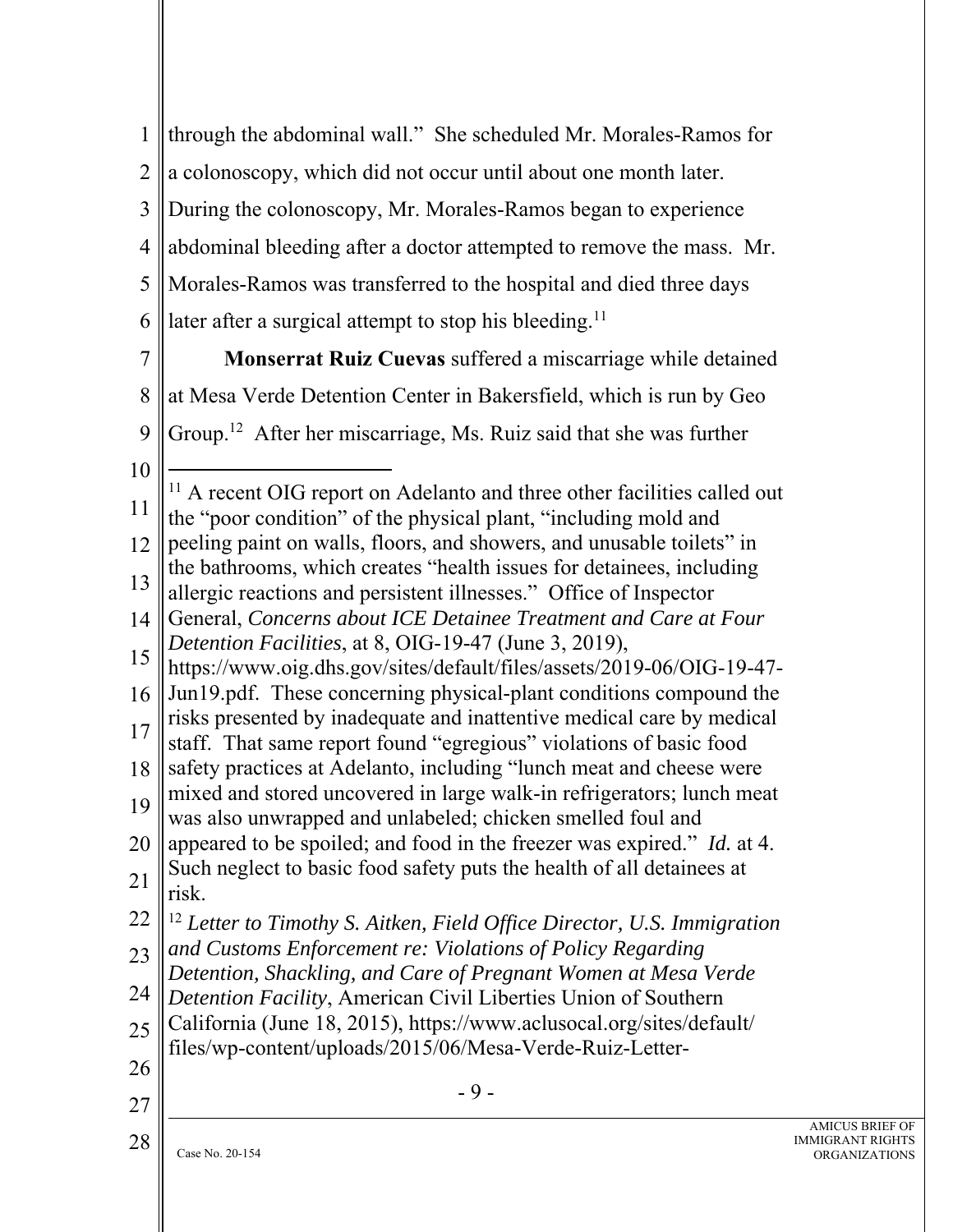1 denied access to adequate follow-up medical and mental health care.

2 3 4 5 6 7 8 9 When Ms. Ruiz first arrived at Mesa Verde on May 8, 2015, after seeking asylum based on a credible fear of persecution or torture, staff conducted a pregnancy test. However, Ms. Ruiz said that she was not informed of the result. Instead, Ms. Ruiz only learned she was pregnant several days later after she experienced heart and breathing complications, was transported to a hospital for urgent care (while fully shackled), and examined by a doctor who informed her she was pregnant and had severe dehydration.

10 11 12 13 14 15 16 17 18 19 20 21 22 23 24 25 26 After her pregnancy was confirmed, Ms. Ruiz said she was still not provided with access to specialized medical care. On May 12, 2015, she complained of back pain and other distressing symptoms but had to wait two days until staff determined she should be sent to a hospital. On May 14, 2015, while walking to the transportation van to go to the hospital, Ms. Ruiz was shackled in both leg and arm restraints. She tripped over her shackles and fell on her stomach while being transported to a hospital to receive urgent medical care related to her pregnancy. Once at the hospital, Ms. Ruiz said she was kept in shackles the entire time and the doctor did not take any steps to address her concerns about harming her baby because of the fall. The following day, on May 15, 2015, Ms. Ruiz began bleeding heavily and experiencing other symptoms of miscarriage. She said she was transported to the hospital in handcuffs, waited several hours FINAL.pdf.

 $-10-$ 

27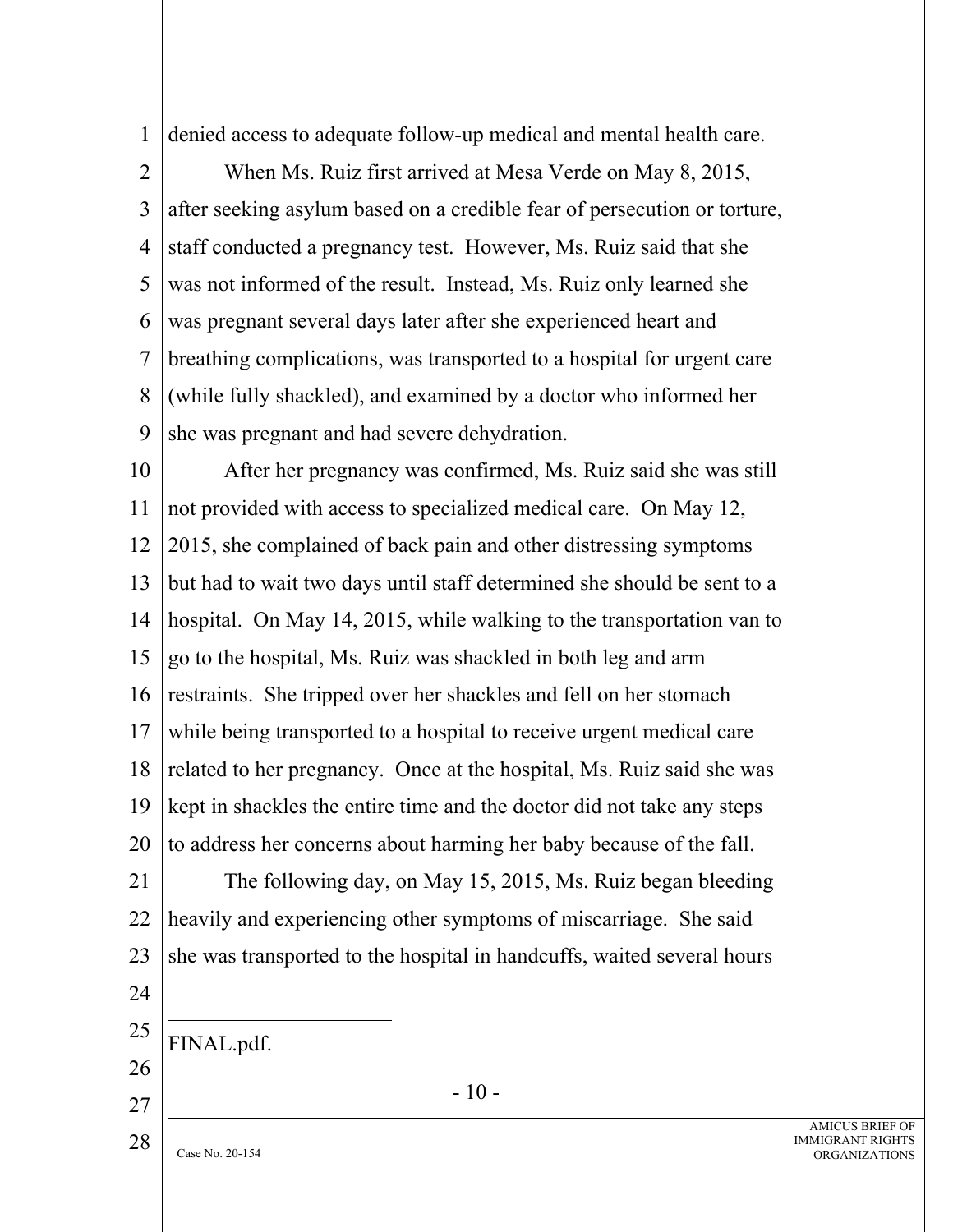1 2 3 4 5 to see the doctor while handcuffed to the stretcher, and then transferred to the hospital bed and handcuffed to the bed. After she was evaluated, the doctor told Ms. Ruiz that she had lost her child. Ms. Ruiz said she was then transported back to Mesa Verde that same day, once again in handcuffs.

6 7 8 9 10 11 12 13 14 After her miscarriage, Ms. Ruiz said that she did not receive any necessary follow-up gynecological care or mental health services. Despite the fact that she continued to experience ongoing bleeding and vaginal irritation, she said there were no efforts to ensure that she had not contracted an infection or that her hemorrhaging had ceased. Even after Mesa Verde medical staff determined that she needed urgent care from a gynecologist, Ms. Ruiz was never provided with this care, she said. Instead, she only received Tylenol and milk of magnesia.

15 16 17 18 19 20 21 Ms. Ruiz also said that she did not receive any mental health care (further discussed in section II.B.i, below) although she was visibly weeping and depressed for several days. Ms. Ruiz said she was eventually taken to see a psychiatrist who chuckled and said that all he could do for her was prescribe sleeping medication. Ms. Ruiz was subsequently granted asylum and released to live with her partner, a legal permanent resident.

22 23 24 **Jose L.** lost the ability to walk more than just short distances, and perhaps also lost sight in his right eye, due to failure to receive adequate medical care while detained at Geo Group's Adelanto

- 25 26
- 27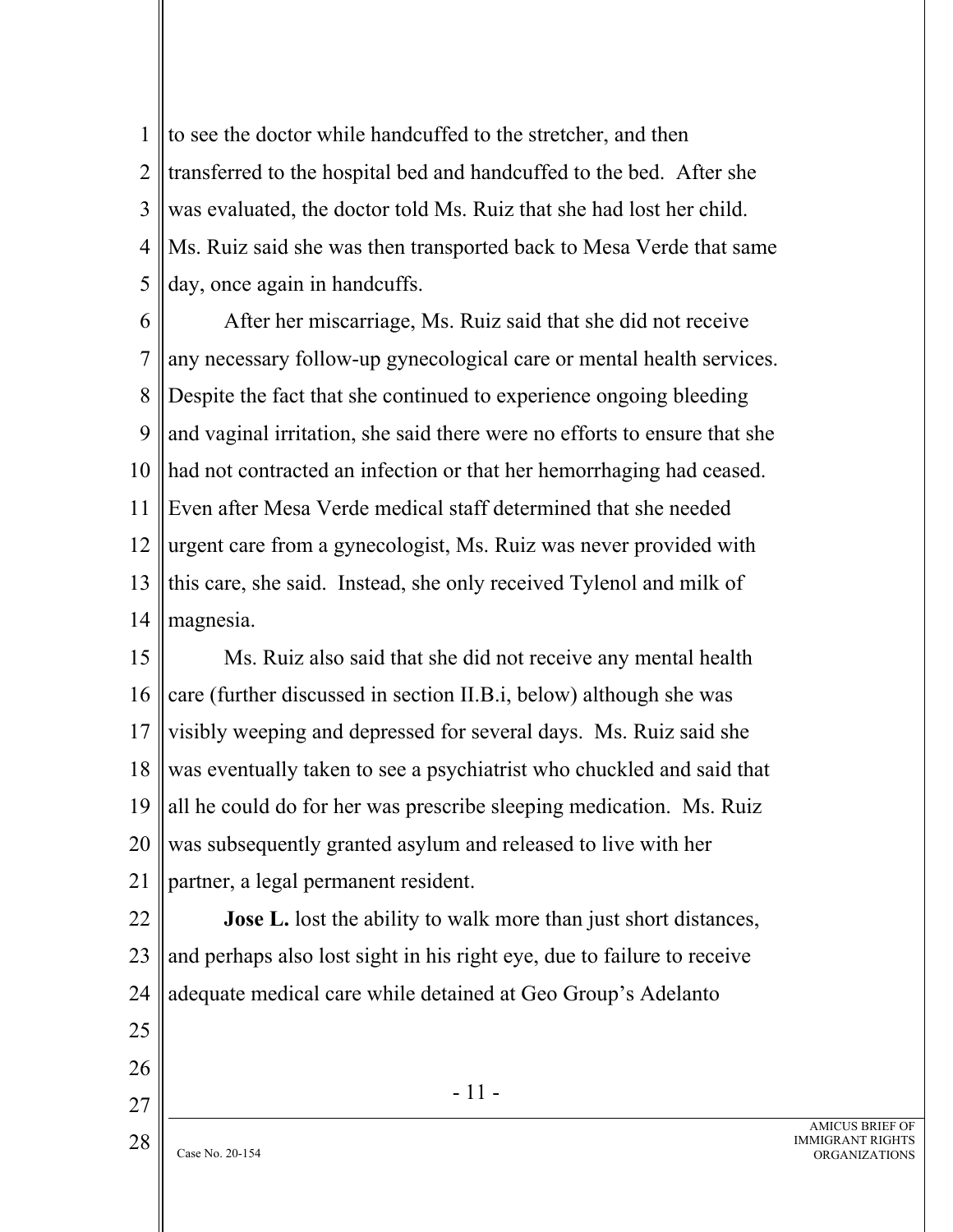1 2 3 4 5 6 7 8 9 Detention Facility.<sup>13</sup> Jose, a 54-year-old former green card holder who had lived in the U.S. for 32 years, had a history of lower back pain and diabetes. In mid-2013, Jose was working in the facility kitchen when he slipped and fell, hitting his hip and back. After his pain became uncontrollable and he could not stand up for more than five minutes, Jose asked to see a doctor but had to wait 18 months before seeing a surgeon. This unreasonable delay left Jose in pain and with decreased function. Jose was eventually scheduled for surgery but was deported before he could have the surgery.

10 11 12 13 14 15 16 17 18 19 20 21 22 23 24 25 Unreasonable delays in receiving care may have also resulted in Jose becoming legally blind in his right eye. In July 2014, Jose began to complain about losing vision in his right eye and severe pain, which was eventually diagnosed as proliferative diabetic retinopathy, a common complication of diabetes. From the time he first complained, it took five days for Jose to receive an initial evaluation by a physician, who thought he might have a retinal detachment, which according to medical experts should have been deemed an emergency. Forty-eight hours later, the optometrist found Jose's eye had hemorrhaged and recommended that he see a retinal specialist as soon as possible. It then took the facility doctor four days to submit a request for authorization stating, "needs retinal specialist ASAP," and <sup>13</sup> All facts in this story are from Human Rights Watch's review of U.S. Immigration and Customs Enforcement records detailed in *Systemic Indifference: Dangerous & Substandard Medical Care in US Immigration Detention*. *See supra* fn. 7.

26 27

- 12 -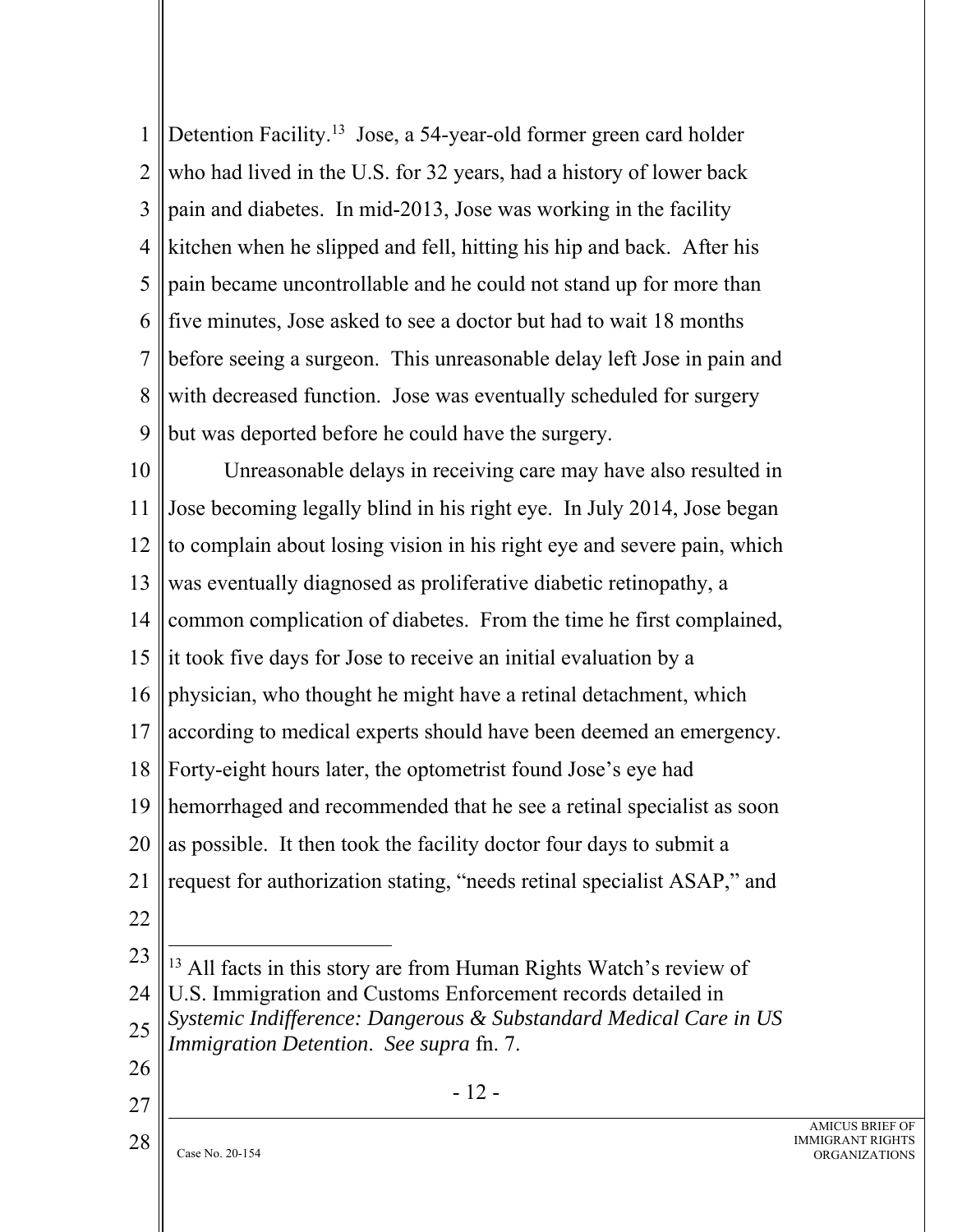1 2 3 4 5 6 over a month before Jose was seen by a retinal specialist. Afterward, numerous recommendations for follow-up appointments with a retinal specialist were delayed. For example, a follow-up scheduled for one week later occurred four weeks later. At one point, the retinal specialist cancelled the appointment due to non-payment, presumably by U.S. Immigration and Customs Enforcement ("ICE").

7 8 9 10 11 Because proliferative diabetic retinopathy does not develop overnight, symptoms should have been observed during Jose's annual eye exam in February 2014. Jose's diabetes does not appear to have been managed well overall, and although his sugar level was high, the doctors did not make changes to his insulin dosages.

12

13

#### **B. Vulnerable populations face particular challenges.**

14 15 16 17 18 19 20 21 22 23 Many immigration detainees are survivors of violence and torture. These detainees are unusually vulnerable and may often fall victim to additional harms while in detention, a particularly ironic circumstance given that they have often entered the country seeking, as intended by federal policy, asylum from persecution in their home countries. This is sadly reflected in the fact that there is a high number of attempted and completed suicides at immigration detention centers.14 "I think doing something like that is something that has 14 Paloma Esquivel, *"We don't feel okay here": Detainee Deaths,* 

24 25 *Suicide Attempts, and Hunger Strikes Plague California Immigration Facility*, Los Angeles Times (Aug. 8, 2017), http://www.latimes.com/ local/lanow/la-me-ln-adelanto-detention-20170808-story.html; *see* 

*also supra* fn. 8 (stating that from December 2016 to December 2017,

- 13 -

- 26
- 27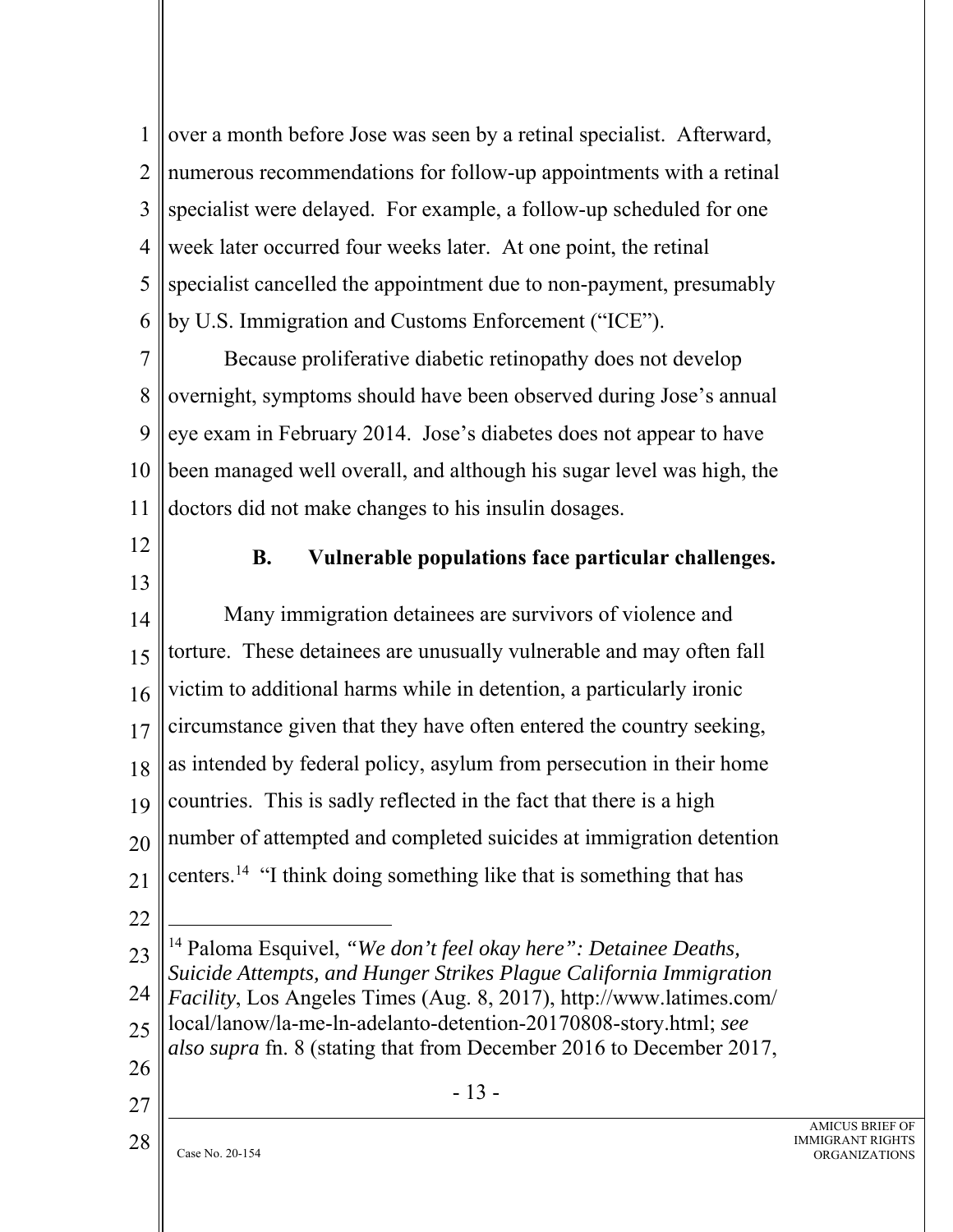| 1              | crossed the mind of all of us who are locked up here," a detainee at                                                                          |     |
|----------------|-----------------------------------------------------------------------------------------------------------------------------------------------|-----|
| $\overline{2}$ | Geo Group's Adelanto said of suicide. <sup>15</sup>                                                                                           |     |
| 3              | These facilities lack adequate mental health<br>i.                                                                                            |     |
| $\overline{4}$ | care, including suicide prevention measures.                                                                                                  |     |
| 5              |                                                                                                                                               |     |
| 6              | The high rate of suicide at California's privately run                                                                                        |     |
| $\overline{7}$ | immigration detention centers must be understood within the context                                                                           |     |
| 8              | of a system that has a track record of failure to treat mental health                                                                         |     |
| 9              | issues and suicide risk.                                                                                                                      |     |
| 10             | First, suicide risks are not addressed. At Adelanto, the Office                                                                               |     |
| 11             | of Inspector General (OIG) reported in September 2018 "the recurring                                                                          |     |
| 12             | problem of detainees hanging bedsheet nooses at the Adelanto                                                                                  |     |
|                | Center." <sup>16</sup> During an inspection, the OIG observed braided bedsheets                                                               |     |
| 13             | hanging in 15 out of the approximately 20 male detainee cells                                                                                 |     |
| 14             | visited. <sup>17</sup> Despite their potential to assist in suicide, ICE did not                                                              |     |
| 15             | remove the hanging bedsheets as it was "not a high priority"                                                                                  |     |
| 16             | according to "two contract guards." <sup>18</sup> Due to Adelanto's inadequate                                                                |     |
| 17             | approach to placing potentially suicidal detainees in punitive suicide                                                                        |     |
| 18             | watch cells without any mental health treatment, detainees may fail to                                                                        |     |
| 19             |                                                                                                                                               |     |
| 20             |                                                                                                                                               |     |
| 21             | there were reports of at least seven suicide attempts at Adelanto, and<br>that 4 of the 20 detainee deaths repoted nationwide between October |     |
| 22             | 2016 to July 10, 2018 were the result of self-inflicted strangulation).                                                                       |     |
| 23             | $15$ Supra fn. 14.                                                                                                                            |     |
| 24             | $16$ Supra fn. 8.                                                                                                                             |     |
| 25             | $^{17}$ <i>Id.</i><br>$18$ <i>Id.</i>                                                                                                         |     |
| 26             |                                                                                                                                               |     |
| 27             | $-14-$                                                                                                                                        |     |
| 28             | Case No. 20-154                                                                                                                               | IN. |
|                |                                                                                                                                               |     |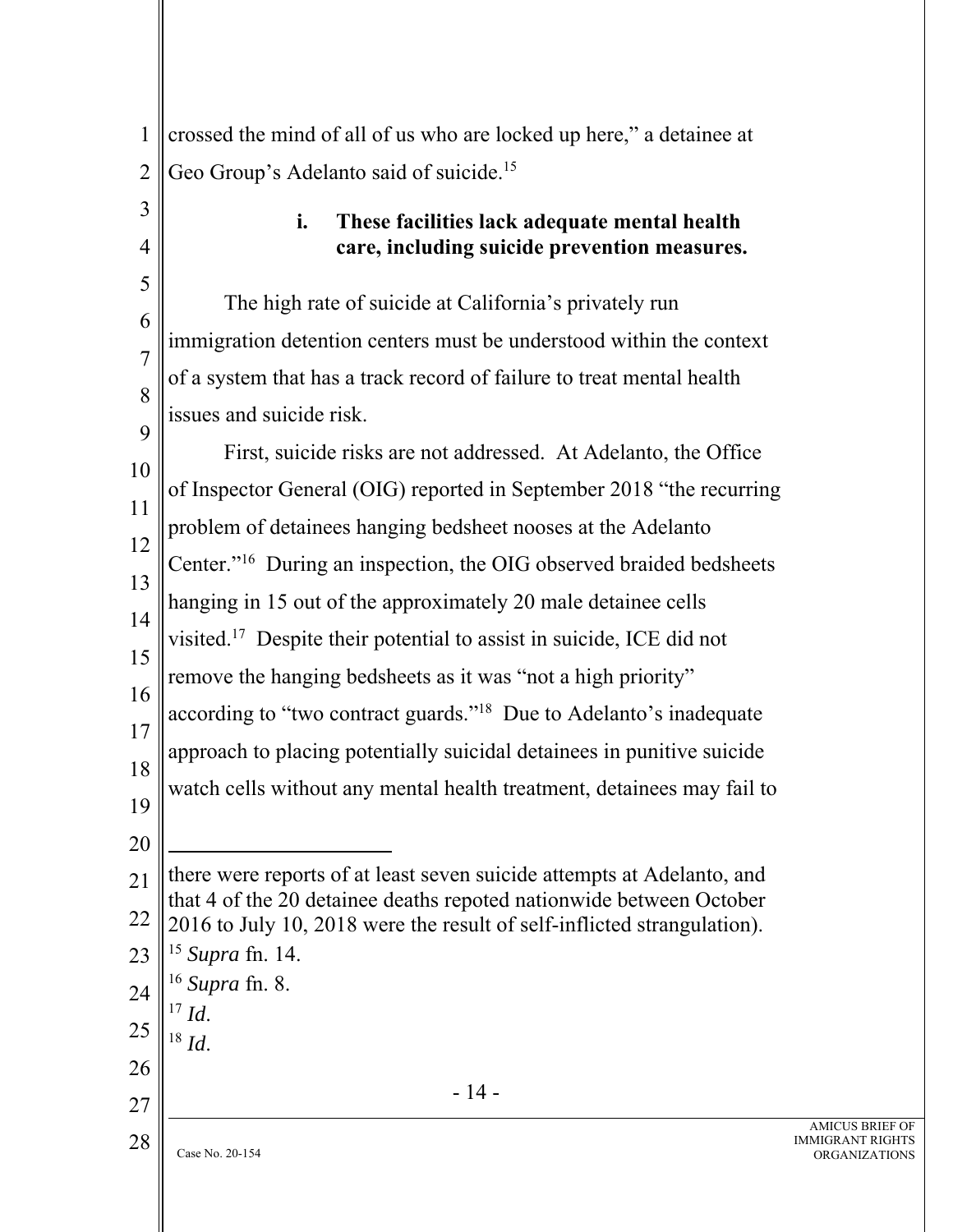1 2 3 disclose suicidality.19 This, combined with the lackadaisical approach to removing suicide threats, creates an unnecessarily dangerous environment.

- 15 - 4 5 6 7 8 9 10 11 12 13 14 15 16 17 18 19 20 21 22 23 24 25 26 27 28 Second, private immigration detention centers attempt to treat detained persons suffering from mental health problems by putting them in solitary confinement instead of providing individualized treatment.20 Two attorneys of clients with mental health conditions detained in Adelanto Detention Center told Human Rights Watch their clients were regularly put into isolation because adequate mental health care was unavailable.<sup>21</sup> In one particular case, a detained person had done well in a psychiatric facility, but when she was returned to Adelanto, she did not receive the same medication she had received in the hospital. She became unstable and suicidal and was repeatedly put in isolation.22 Another attorney working with detained <sup>19</sup> *There Is No Safety Here: The Dangers for People with Mental Illness and Other Disabilities in Immigration Detention at GEO Group's Adelanto ICE Processing Center*, at 13, Disability Rights California (Mar. 5, 2019), https://www.disabilityrightsca.org/post/ there-is-no-safety-here-the-dangers-for-people-with-mental-illnessand-other-disabilities-at. <sup>20</sup> *Id.* at 20 (noting "Review of detainee records confirm the lack of individualized care. For example, clinical staff repeatedly recommend "breathing techniques and physical exercise," even for detainees in highly restrictive units with extremely limited out-of-cell recreation time, and thus almost no opportunity to engage in "physical exercise."). <sup>21</sup> *Supra* fn. 7; *see also supra* fn. 19. <sup>22</sup> *Supra* fn. 7.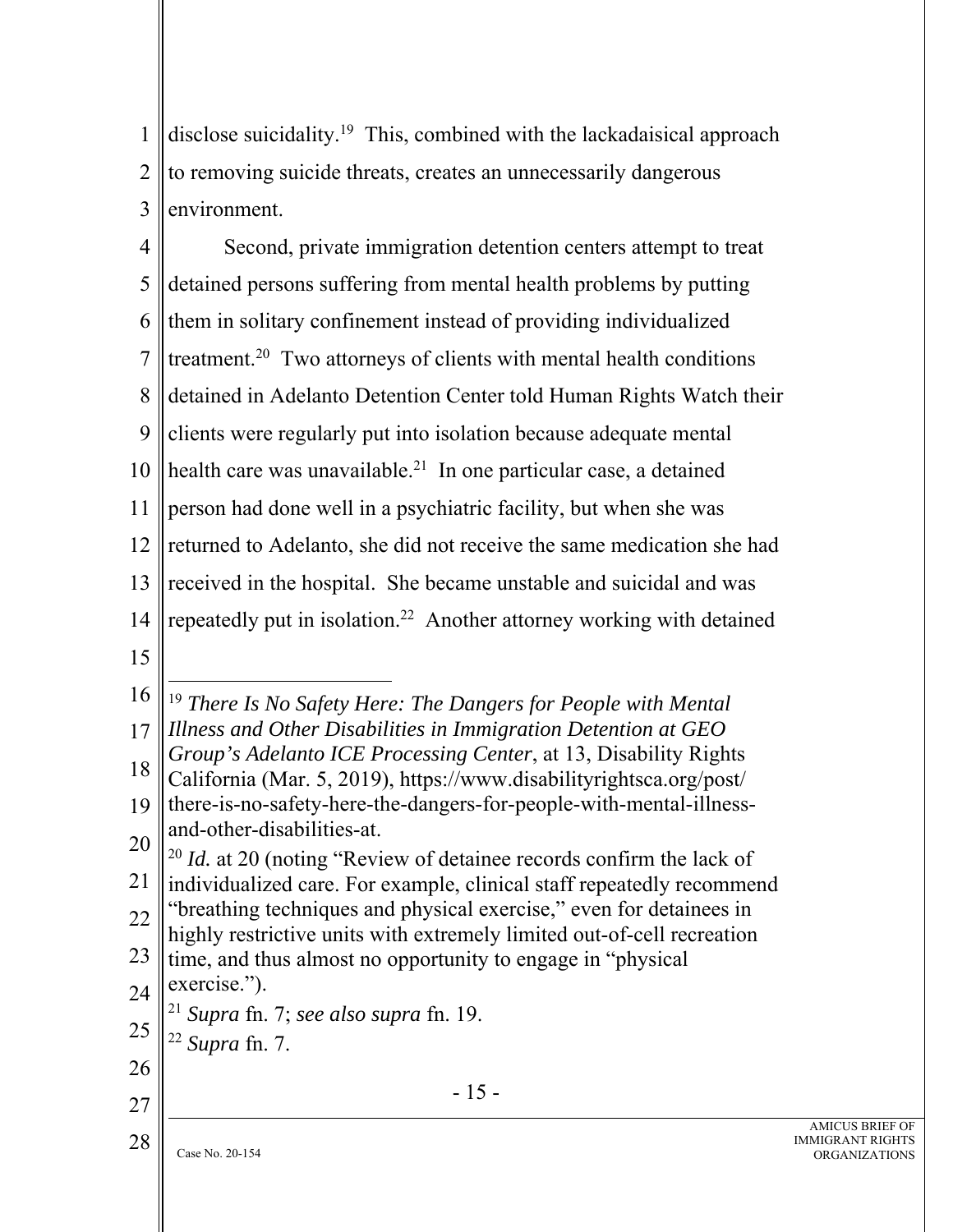- 16 - 1 2 3 4 5 6 7 8 9 10 11 12 13 14 15 16 17 18 19 20 21 22 23 24 25 26 27 28 persons stated, "I've had clients, very mentally ill clients . . . who've suffered from schizophrenia and various psychotic episodes, and the way [detention center operators] responds to that is to put people in solitary."<sup>23</sup> At one point, eight percent of people in immigration detention interviewed by FFI at Adelanto reported that they had been held in solitary confinement.<sup>24</sup> Studies suggest that solitary confinement may severely exacerbate previously existing mental health issues. Because of this, the United Nations special rapporteur on torture has stated that solitary confinement of any duration of time for those with psychosocial disabilities is cruel, inhuman, or degrading treatment.25 23 Alexis Perlmutter & Mike Corradini, *Invisible in Isolation: The Use of Segregation and Solitary Confinement in Immigration Detention*, National Immigrant Justice Center and Physicians for Human Rights (Sept. 2012) https://www.immigrantjustice.org/sites/ immigrantjustice.org/files/Invisible%20in%20Isolation-The%20Use% 20of%20Segregation%20and%20Solitary%20Confinement%2 0in%20Immigration%20Detention.September%202012\_7.pdf. 24 Christina Fialho & Victoria Mena, *Abuse in Adelanto: An Investigation into a California Town's Immigration Jail*, CIVIC and Detention Watch Network (October 2015), https://static1.squarespace.com/static/5a33042eb078691c386e7bce/t/ 5a9dad7be4966b064c98e07c/1520283004817/CIVIC\_DWN-Adelanto-Report\_old.pdf. <sup>25</sup> Juan Ernesto Mendez (Special Rapporteur on Torture and Other Cruel Inhuman or Degrading Treatment or Punishment), *Torture And Other Cruel, Inhuman Or Degrading Treatment Or Punishment*, U.N. Doc. A/66/268 (Aug. 5, 2011), https://documents-dds-ny.un.org/doc/ UNDOC/GEN/N11/445/70/PDF/N1144570.pdf?OpenElement ("Mendez Statement"); *see also* Jamie Fellner, *Callous and Cruel: Use of Force against Inmates with Mental Disabilities in US Jails and*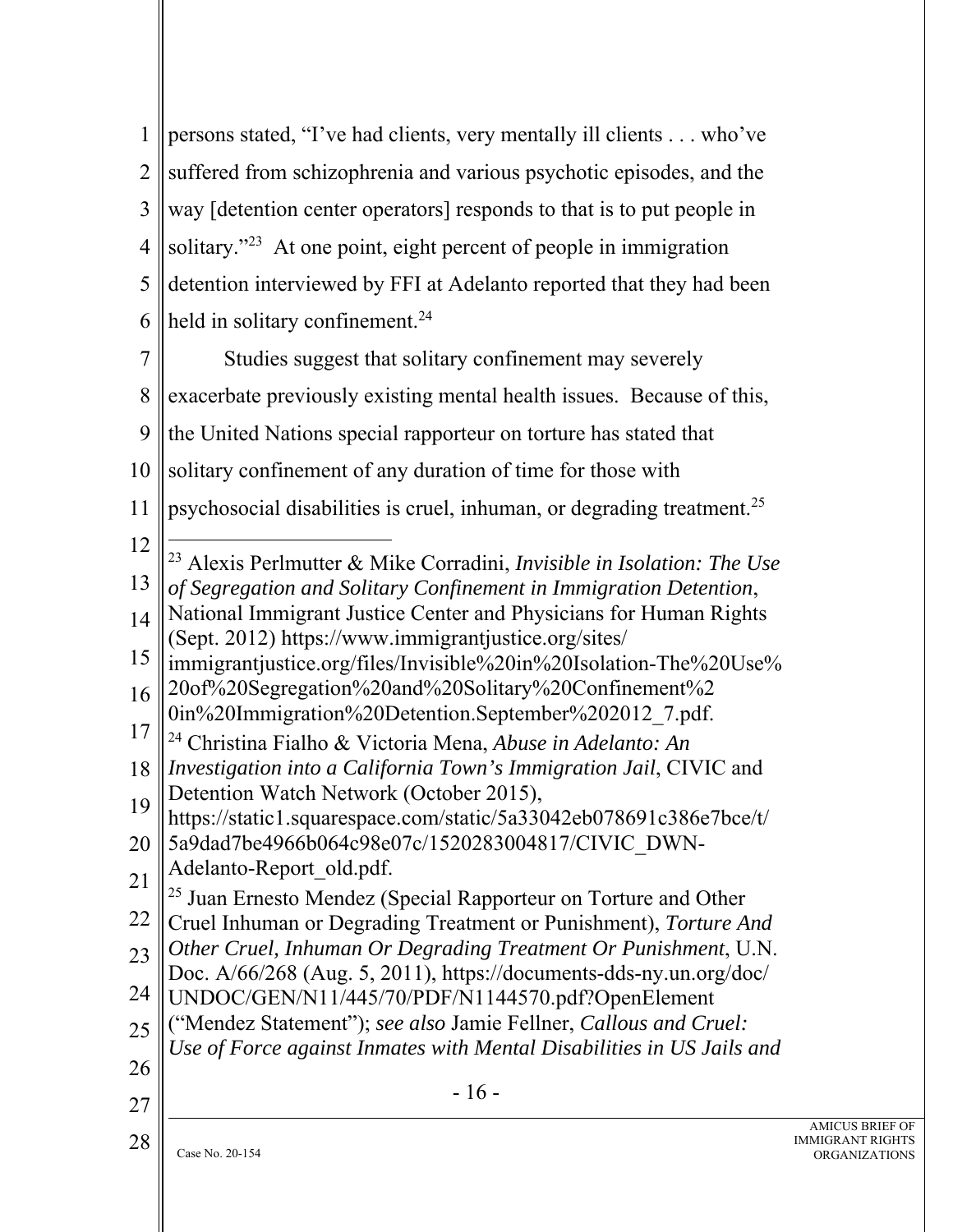- 17 - 1 2 3 4 5 6 7 8 9 10 11 12 13 14 15 16 17 18 19 20 21 22 23 24 25 26 27 28 The Special Rapporteur cites to studies that have found that spending seven days in solitary confinement can lead to a decline in brain activity, and that over seven days, the decline may be irreversible.26 According to a recent OIG report, the Adelanto facility compounds the innate risks of solitary confinement to all persons by a failure to follow rules regarding recreation, basic hygiene practices, and unnecessary restraints.<sup>27</sup> **ii. Other vulnerable populations face serious risks in private immigration detention facilities.**  In addition to the lack of mental health care and issues faced by the general population of detained persons, certain groups of unusually vulnerable detained persons such as women and LGTBQ individuals suffer additional problems in private detention facilities. Because there are fewer women than men in these facilities, their particular needs are often overlooked. They are often consolidated, with lower security risk women housed along with higher security risk women, resulting in more constrictive conditions for all women than their male counterparts. *Prisons*, Human Rights Watch (May 12, 2015), https://www.hrw.org/ report/2015/05/12/callous-and-cruel/use-force-against-inmatesmental-disabilities-us-jails-and; Maureen L.O'Keefe, et al., *One Year Longitudinal Study of the Psychological Effects of Administrative Segregation*, National Institute of Justice (Oct. 31, 2010), https://www.ncjrs.gov/pdffiles1/nij/grants/232973.pdf. 26 Mendez Statement, *supra* fn. 25, at 1 (*citing* Stuart Grassian, *Psychiatric Effects of Solitary Confinement* (1993)). <sup>27</sup> *Supra* fn. 11, at 5–6.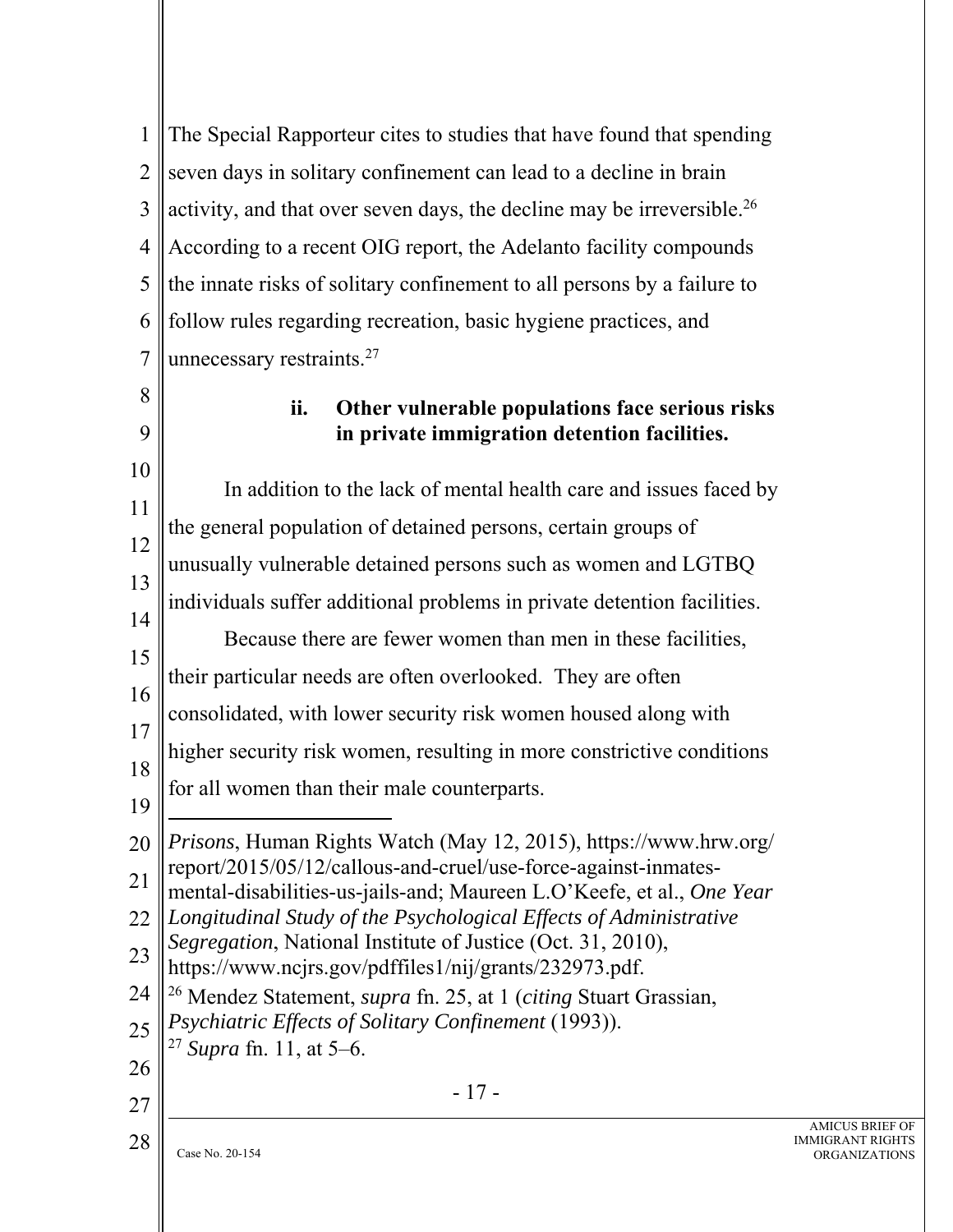| $\mathbf{1}$    | Sexual and physical abuse is a serious problem in California's                                                                               |
|-----------------|----------------------------------------------------------------------------------------------------------------------------------------------|
| 2               | immigration detention centers, and certain populations such as                                                                               |
| 3               | LGBTQ detained persons face higher risks of abuse. Data obtained                                                                             |
| 4               | by FFI from the Department of Homeland Security Office of the                                                                                |
| 5               | Inspector General shows at least 1,016 reports of physical and sexual                                                                        |
| 6               | abuse filed by people in detention nationwide between May 2014 and                                                                           |
| 7               | July 2016. <sup>28</sup> Two privately run California facilities—Geo Group's                                                                 |
| 8               | Adelanto and CoreCivic's Otay Mesa Detention Center-are among                                                                                |
| 9               | the five facilities with the most sexual assault complaints in the                                                                           |
| 10              | nation. <sup>29</sup> At Otay, Yordy Cancino, a gay man, reported that he                                                                    |
| 11              | experienced consistent sexual harassment by guards. <sup>30</sup> Mr. Cancino                                                                |
| 12              | said that when he took showers, one of the male guards would                                                                                 |
| 13              |                                                                                                                                              |
| 14              | <sup>28</sup> Letter to Thomas D. Homan, Director, U.S. Immigration and                                                                      |
| 15              | Customs Enforcement, et al., CIVIC (April 11, 2017),                                                                                         |
| 16              | https://static1.squarespace.com/static/5a33042eb078691c386e7bce/t/<br>5a9da297419202ab8be09c92/1520280217559/                                |
| 17              | SexualAssault Complaint.pdf.                                                                                                                 |
| 18              | $29$ Id.                                                                                                                                     |
| 19              | $30$ Complaint to the Office for Civil Rights & Civil Liberties within the<br>Department of Homeland Security, Freedom For Immigrants (April |
| 20              | 11. 2017), https://static1.squarespace.com/static/                                                                                           |
| $\overline{21}$ | 5a33042eb078691c386e7bce/t/5a9da297419202ab8be09c92/<br>1520280217559/SexualAssault Complaint.pdf ("FFI Complaint");                         |
| 22              | see also Mari Payton, Advocacy Group: If You're Abused in                                                                                    |
| 23              | Immigration Detention, the Government Doesn't Care, NBC San<br>Diego (April 27, 2017, updated on April 28, 2017),                            |
| 24              | https://www.nbcsandiego.com/news/local/Advocacy-Group-If-Youre-                                                                              |
| 25              | Abused-in-Immigration-Detention-the-Government-Doesnt-Care-<br>420666314.html.                                                               |
| 26              |                                                                                                                                              |
| 27              | $-18-$                                                                                                                                       |
| 28              |                                                                                                                                              |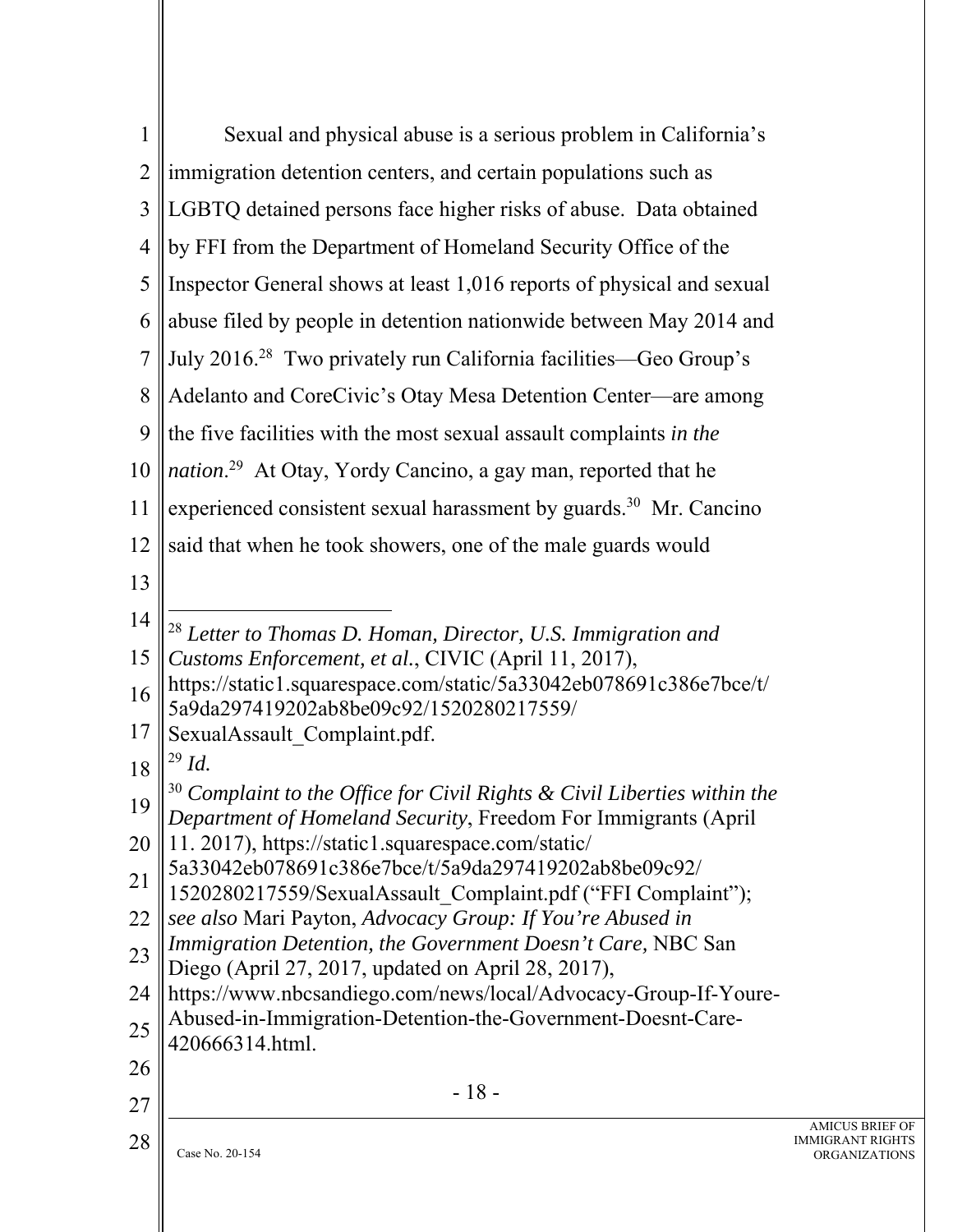1 2 3 position himself so that he could see Mr. Cancino naked and guards would call him over the detention facility radio, "Cancino, my royal princess, wake up."31

- 19 - 4 5 6 7 8 9 10 11 12 13 14 15 16 17 18 19 20 21 22 23 24 25 26 27 28 LGBTQ detained persons are fifteen times more likely than the general population of detained persons to be sexually assaulted in detention centers.32 Detained transgender women often suffer abuse because they are housed with men or in prolonged isolation.<sup>33</sup> These conditions create particular and unreasonable mental and physical health risks for an already vulnerable population. The documented high risk of sexual assault in Otay and Adelanto underlines the uniquely critical needs to protect transgender women in these facilities. **C. Private detention facilities limit access to counsel and legal services.**  The harmful, abusive, and even life-endangering conditions of confinement described above are exacerbated by the fact that most detained persons have no access to counsel. An estimated 68% of 31 FFI Complaint, *supra* fn. 30. <sup>32</sup> *A Call for Change: Protecting the Rights of LGBTQ Detainees*, Just Detention International (Feb. 2009), https://justdetention.org/wpcontent/uploads/2015/10/Call-for-Change-Protecting-the-Rights-of-LGBTQ-Detainees.pdf. <sup>33</sup> *See US: Transgender Women Abused in Immigration Detention*, Human Rights Watch (March 23, 2016), https://www.hrw.org/news/ 2016/03/23/us-transgender-women-abused-immigration-detention.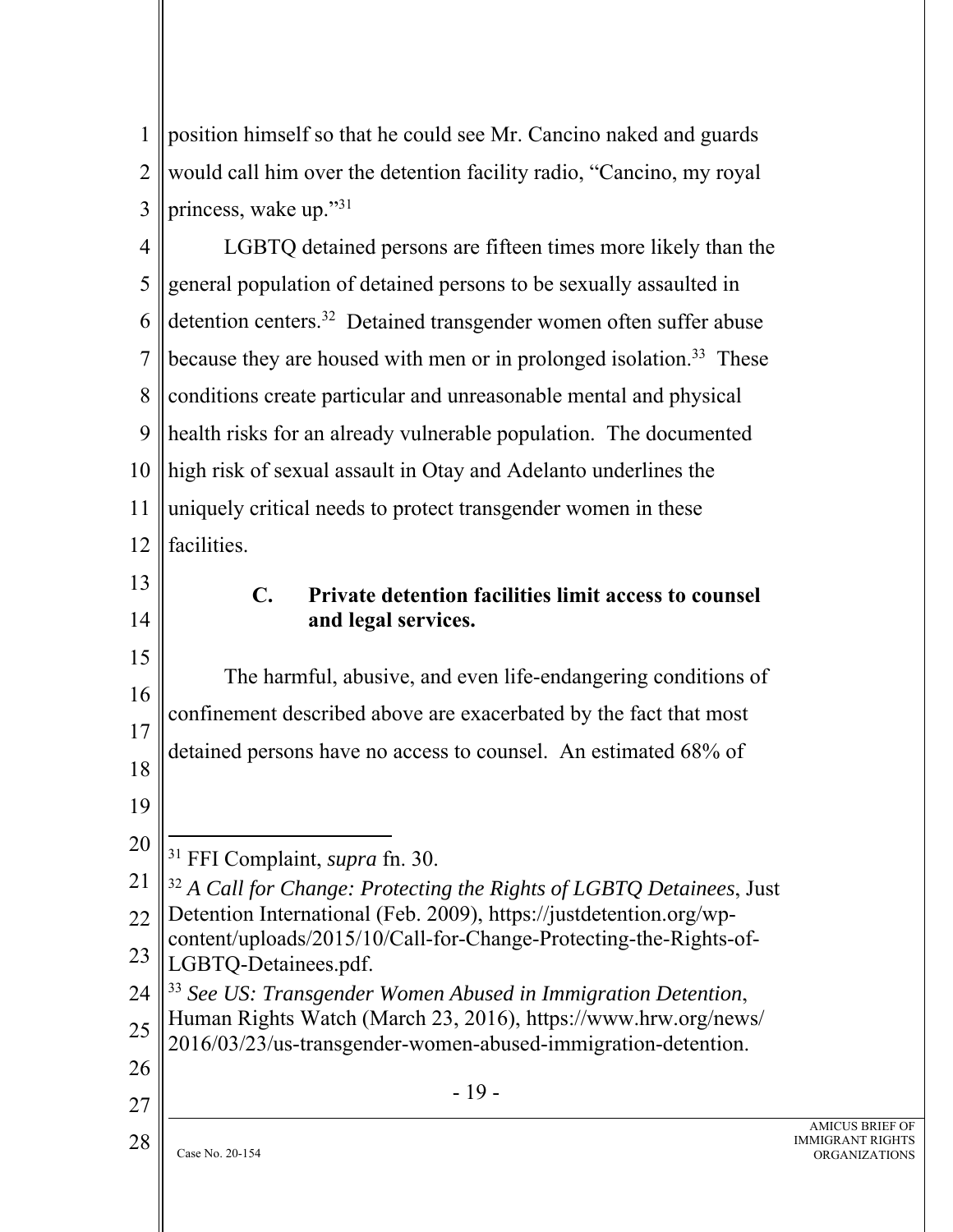| Studies at Adelanto suggest that as few as 12.3% of detainees are<br>represented. <sup>35</sup> In that facility as in other private facilities, access to<br>counsel is restricted due to several factors including costly telephone<br>Telephone calls are extremely expensive for detainees. Prior to 2013,<br>calls could be as exorbitant as \$5.00 per minute. Since then, the FCC<br>set interstate caps for rates charged to detainees, but rates can still be |  |  |
|------------------------------------------------------------------------------------------------------------------------------------------------------------------------------------------------------------------------------------------------------------------------------------------------------------------------------------------------------------------------------------------------------------------------------------------------------------------------|--|--|
|                                                                                                                                                                                                                                                                                                                                                                                                                                                                        |  |  |
|                                                                                                                                                                                                                                                                                                                                                                                                                                                                        |  |  |
|                                                                                                                                                                                                                                                                                                                                                                                                                                                                        |  |  |
|                                                                                                                                                                                                                                                                                                                                                                                                                                                                        |  |  |
|                                                                                                                                                                                                                                                                                                                                                                                                                                                                        |  |  |
|                                                                                                                                                                                                                                                                                                                                                                                                                                                                        |  |  |
|                                                                                                                                                                                                                                                                                                                                                                                                                                                                        |  |  |
|                                                                                                                                                                                                                                                                                                                                                                                                                                                                        |  |  |
|                                                                                                                                                                                                                                                                                                                                                                                                                                                                        |  |  |
|                                                                                                                                                                                                                                                                                                                                                                                                                                                                        |  |  |
| visitation waiting times. <sup>36</sup> Also in 2017, over 60 faith leaders and                                                                                                                                                                                                                                                                                                                                                                                        |  |  |
| attorneys were denied visits to Adelanto without being provided any                                                                                                                                                                                                                                                                                                                                                                                                    |  |  |
| reason. <sup>37</sup> On top of this, current restrictions make it difficult if not                                                                                                                                                                                                                                                                                                                                                                                    |  |  |
| impossible to bring interpreters to detention centers, limiting the                                                                                                                                                                                                                                                                                                                                                                                                    |  |  |
| ability of legal workers to communicate with detainees.                                                                                                                                                                                                                                                                                                                                                                                                                |  |  |
|                                                                                                                                                                                                                                                                                                                                                                                                                                                                        |  |  |
| <sup>34</sup> California's Due Process Crisis: Access to Legal Counsel for                                                                                                                                                                                                                                                                                                                                                                                             |  |  |
|                                                                                                                                                                                                                                                                                                                                                                                                                                                                        |  |  |
| Representation (June 2016), http://www.publiccounsel.org/tools/<br>assets/files/0783.pdf.                                                                                                                                                                                                                                                                                                                                                                              |  |  |
|                                                                                                                                                                                                                                                                                                                                                                                                                                                                        |  |  |
| <sup>36</sup> CIVIC Files Civil Rights Complaint Alleging Frequent Denial of                                                                                                                                                                                                                                                                                                                                                                                           |  |  |
| Visits at Adelanto Since Trump's Election, CIVIC (Jan. 18, 2017),<br>http://www.endisolation.org/blog/archives/1170.                                                                                                                                                                                                                                                                                                                                                   |  |  |
| <sup>37</sup> ICE Violates First Amendment Rights of 60+ Attorneys and Faith                                                                                                                                                                                                                                                                                                                                                                                           |  |  |
|                                                                                                                                                                                                                                                                                                                                                                                                                                                                        |  |  |
|                                                                                                                                                                                                                                                                                                                                                                                                                                                                        |  |  |
|                                                                                                                                                                                                                                                                                                                                                                                                                                                                        |  |  |
|                                                                                                                                                                                                                                                                                                                                                                                                                                                                        |  |  |